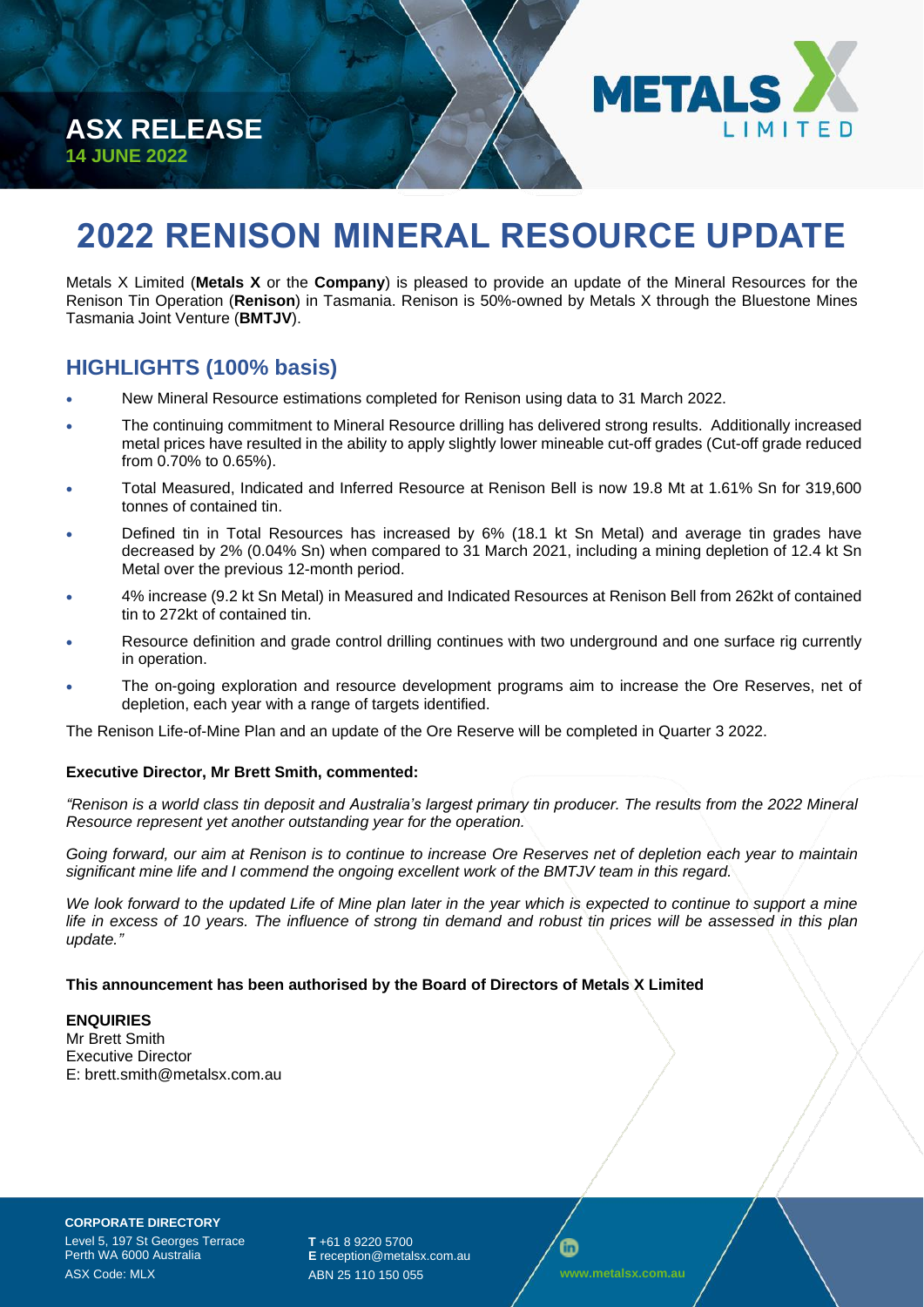

# **APPENDIX A: RENISON TIN OPERATION MINERAL RESOURCE STATEMENT – JUNE 2022**

### **Summary**

#### **TABLE 1: RENISON TIN OPERATION MINERAL RESOURCE ESTIMATE AT 31 MARCH 2022**

MLX equity share is 50% of the Mineral Resource estimate shown below.

| <b>Deposit</b>              | <b>Mineral Resource</b><br>Category <sup>1, 2</sup> | <b>Tonnes</b><br>(Mt) | <b>Tin</b><br>(% Sn)     | <b>Copper</b><br>$(%$ Cu) | Tin<br>(kt) | <b>Contained Metal</b><br><b>Copper</b><br>(kt) |
|-----------------------------|-----------------------------------------------------|-----------------------|--------------------------|---------------------------|-------------|-------------------------------------------------|
| Renison Bell <sup>3</sup>   | Measured                                            | 2.25                  | 1.65                     | 0.22                      | 37.1        | 4.96                                            |
|                             | Indicated                                           | 14.6                  | 1.61                     | 0.19                      | 234         | 27.5                                            |
|                             | Inferred                                            | 2.98                  | 1.61                     | 0.24                      | 48.0        | 7.17                                            |
|                             | <b>Total</b>                                        | 19.8                  | 1.61                     | 0.20                      | 320         | 39.6                                            |
| <b>Rentails Project 4,5</b> | Measured                                            | 23.9                  | 0.44                     |                           | ۰           |                                                 |
|                             | Indicated                                           | ۰                     | $\overline{\phantom{a}}$ |                           |             |                                                 |
|                             | Inferred                                            | ٠                     | $\overline{\phantom{a}}$ |                           |             |                                                 |
|                             | <b>Total</b>                                        | 23.9                  | 0.44                     | 0.22                      | 104         | 52.7                                            |
| <b>TOTAL</b>                | Measured                                            | 26.2                  | 0.14                     | 0.02                      | 37.1        | 4.96                                            |
|                             | Indicated                                           | 14.6                  | 1.61                     | 0.19                      | 234         | 27.5                                            |
|                             | Inferred                                            | 2.98                  | 1.61                     | 0.24                      | 48.0        | 7.17                                            |
|                             | <b>Total</b>                                        | 43.7                  | 0.97                     | 0.21                      | 424         | 92.3                                            |

1. Mineral Resources are reported inclusive of Mineral Resources modified to produce the Ore Reserve.

2. Figures are rounded according to JORC Code guidelines and may show apparent addition errors. Contained metal does not imply recoverable metal.

- 3. Cut-off grade of 0.65% Sn.
- 4. Cut-off Grade of 0.0% Sn.
- 5. The Rentails Mineral Resource is at 31 May 2018.

# **Key Assumptions and JORC 2012 Requirements**

Mineral Resources are reported inclusive of Ore Reserves. Mining production data up to 31 March 2022 and all exploration information has been included. Mineral Resources have been depleted for mining up to 31 March 2022.

The tin price assumption used to estimate Mineral Resources is US\$27,500/t Sn at an assumed exchange rate of USD/AUD 0.76 giving a price of AUD \$36,000/t Sn.

The Mineral Resources have been classified in accordance with the guidelines set out in the Australasian Code for Reporting Exploration Results, Mineral Resources and Ore Reserves, published by the Joint Ore Reserves Committee (JORC), of the Australasian Institute of Mining and Metallurgy, the Australian Institute of Geoscientists and the Minerals Council of Australia, December 2012 (the 'JORC Code' or 'JORC 2012').

The full Mineral Resource estimate for the Renison Tin Operation is tabulated in Table 1.

Material Information for the individual deposits, including a summary of material information pursuant to ASX Listing Rules 5.8 and 5.9 and the Assessment and Reporting Criteria in accordance with JORC 2012 requirements, is included in the body of this report and in Appendix B to this announcement.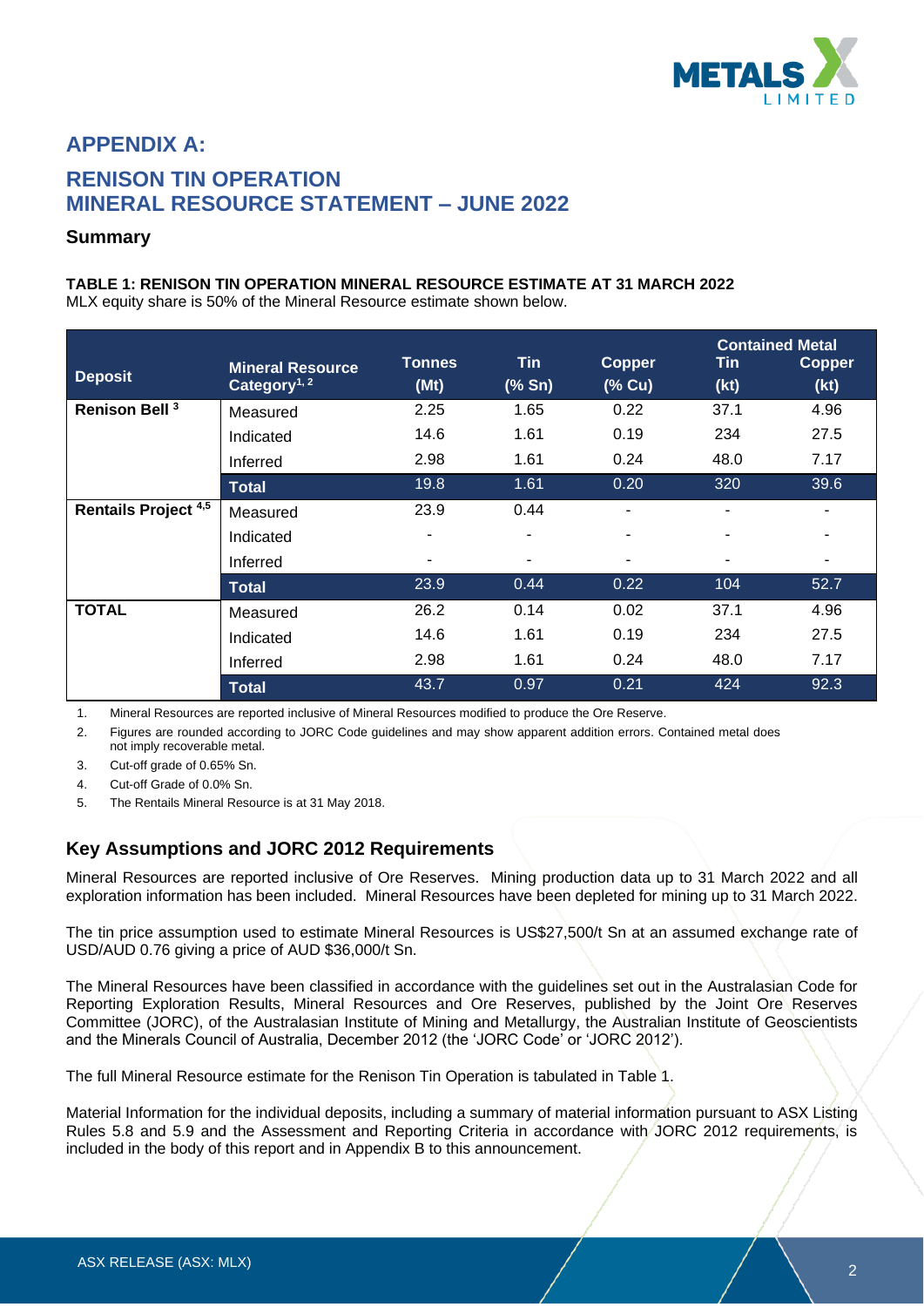

### **Mineral Resource Governance Statement**

In accordance with ASX Listing Rule 5.21.5, governance of the Company's Mineral Resources development and management activities are managed through the management team of Renison Tin Operation (**Renison**) in Tasmania which is 50%-owned by Metals X through the Bluestone Mines Tasmania Joint Venture (**BMTJV**).

Senior geological and mining engineering staff of the BMTJV oversee reviews and technical evaluations of the estimates and evaluate these with reference to actual physical, cost and performance measures. The evaluation process also draws upon internal skill sets in operational and project management, ore processing and commercial/financial areas of the business.

The BMTJV Management Committee of which Metals X has three members is responsible for monitoring the planning, prioritisation and progress of exploratory and resource definition drilling programs across the Company and the estimation and reporting of Mineral Resources. These definition activities are conducted within a framework of quality assurance and quality control protocols covering aspects including drill hole siting, sample collection, sample preparation and analysis as well as sample and data security.

A four-level compliance process guides the control and assurance activities by the BMTJV:

- Provision of internal policies, standards, procedures and guidelines.
- Mineral Resource reporting based on well-founded geological and mining assumptions and compliance with external standards such as the JORC Code.
- Internal review of process conformance and compliance.
- Internal assessment of compliance and data veracity.

The BMTJV Management Committee aims to promote the maximum conversion of identified mineralisation into Mineral Resources compliant with JORC 2012.

The Company reports its Mineral Resources, as a minimum, on an annual basis, in accordance with ASX Listing Rule 5.21 and clause 14 of Appendix 5A (the JORC Code).

Competent Persons named by the Company are members of the Australasian Institute of Mining and Metallurgy (AusIMM) and/or the Australian Institute of Geoscientists (AIG), and qualify as Competent Persons as defined in the JORC Code 2012.

# **Mineral Resource Estimates**

Table 1 shows the updated Mineral Resource estimate for the Renison Tin Operation as at 31 March 2022.

#### **Summary of Material Information**

Appendix B to this report contains all information material to understanding the estimates of Mineral Resources. In accordance with Listing Rule 5.8.1, the following summary of material information in this regard is provided below.

#### Geology and geological interpretation

Renison is one of the world's largest operating underground tin mines and Australia's largest primary tin producer. Renison is the largest of three major skarn, carbonate replacement, pyrrhotite-cassiterite deposits within western Tasmania. The Renison Mine area is situated in the Dundas Trough, a province underlain by a thick sequence of Neoproterozoic-Cambrian siliciclastic and volcaniclastic rocks. At Renison there are three main shallow-dipping dolomite horizons which host replacement mineralisation. The major structure associated with tin mineralisation at Renison, the Federal Basset Fault, was formed during the forceful emplacement of the Pine Hill Granite during the Devonian and is also an important source of tin mineralisation.

#### Drilling techniques, sampling and sub-sampling techniques

The bulk of the data used in resource calculations at Renison has been gathered from diamond core using NQ2, LTK60 and LTK48 sizes. This core is geologically logged and subsequently halved for sampling. Drill hole samples are typically whole core sampled to streamline the core handling process if required. Each development face / round is horizontally chip sampled with the sampling intervals being domained by geological constraints. Sludge drilling is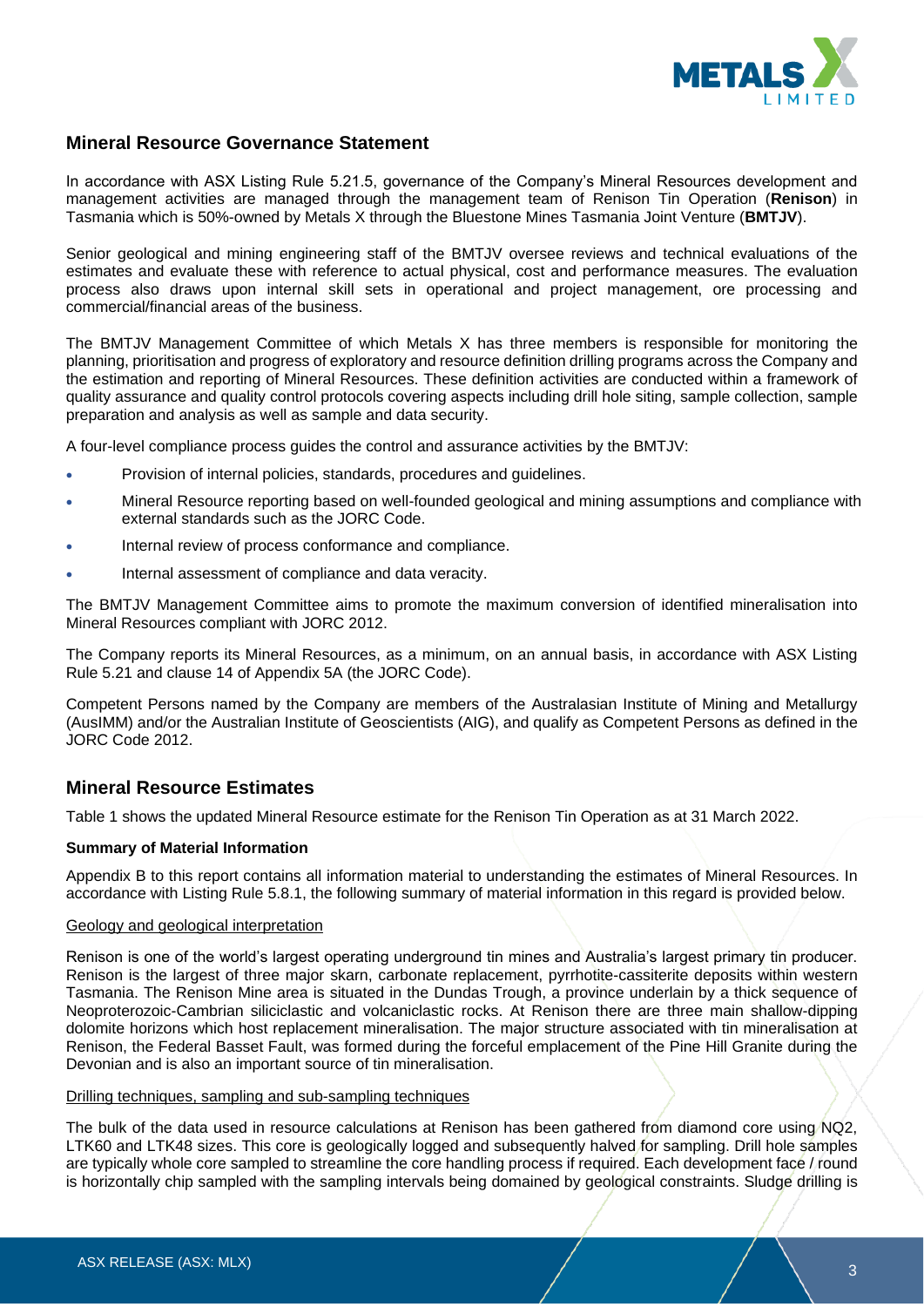

performed with an underground production or development drill rigs (nominal 64mm-89mm diameter hole). It is an open hole drilling method using water as the flushing medium.

#### Criteria for classification

Resources are classified in line with JORC guidelines utilising a combination of various estimation derived parameters, the input data and geological / mining knowledge. This approach considers all relevant factors and reflects the Competent Person's view of the deposit. At Renison, material classified as Measured must have development (with face samples) within 20 m. Indicated Mineral Resource must have sufficient grade and geological continuity with drill hole intersections generally between 40m and 20m apart. Inferred Mineral Resource is material that is defined by drill hole intersections between 120m and 40m apart. Geological continuity may be present, but the grade estimate is lower in confidence.

#### Sample analysis method

Samples are dried at 90°C, then crushed to <3mm, samples are then riffle split to obtain a sub sample of approximately 100 g which is then pulverized to 90% passing 75 um. A 2g subsample of the pulp sample is then weighed with 12 g of reagents including a binding agent, the weighed sample is then pulverized again for one minute. The sample is then compressed into a pressed powder tablet for introduction to the XRF. Sn, As and Cu have a detection limit 0.01%, Fe and S detection limits are 0.1%. Each XRF batch of twenty consists of one blank, one internal standard, one duplicate and a replicate. Anomalous assay results are re-assayed to ensure quality control.

#### Estimation methodology

All modelling and estimation work undertaken by BMTJV is carried out via Leapfrog™ and Surpac Vision™ software by creating three-dimensional ore body wireframes using sectional techniques. Drill hole intersections within the three-dimensional wireframes are composited and statistical analysis is conducted to determine appropriate search parameters within individual domains. An empty block model is created, and grade estimation is undertaken using ordinary Kriging estimation methods. The resource is then depleted using mining voids and subsequently classified in line with JORC guidelines as above.

#### Cut-off grades

The Mineral Resource reporting cut-off grade is 0.65% Sn at Renison Bell.

#### Mining and metallurgical methods and parameters

The Renison mine predominantly applies up-hole benching and open stoping mining methods with (in some cases), post fill and cemented rock fill to fill voids as much as possible. A slurry type of fill is planned to be used to backfill a portion of the stope voids of the high-grade wide ore zone in Area 5. A mining dilution of 5% to 15% at zero grade is used to estimate the Ore Reserve. Minimum widths for underground development are 4.5 m and for stoping minimum widths are 2.0 m. Historical Mining recoveries of 75 to 98% are applied to estimate ore reserves.

The Renison mine produces a tin concentrate of grade targeting 57% Sn with internal process designed to reduce penalty metals such as iron, sulphur, tungsten and copper. The metallurgical process is complex and applies several stages of gravity-type concentration as well as sulphide and oxide flotation, regrinding and acid leach methods. The metallurgical recovery is estimated from plant feed grades and is based on historical plant performance with modifying factors for different ore sources. Metallurgical recoveries, current and future projected costs and mining factors were considered as part of the cut-off grade analysis.

#### **Annual comparison of Mineral Resources**

Tables 2 and 3 compare the 31 March 2021 Mineral Resource estimate with the updated Mineral Resource estimate as at 31 March 2022 for the Renison Tin Operation. MLX equity share is 50% of the Mineral Resource estimates shown below.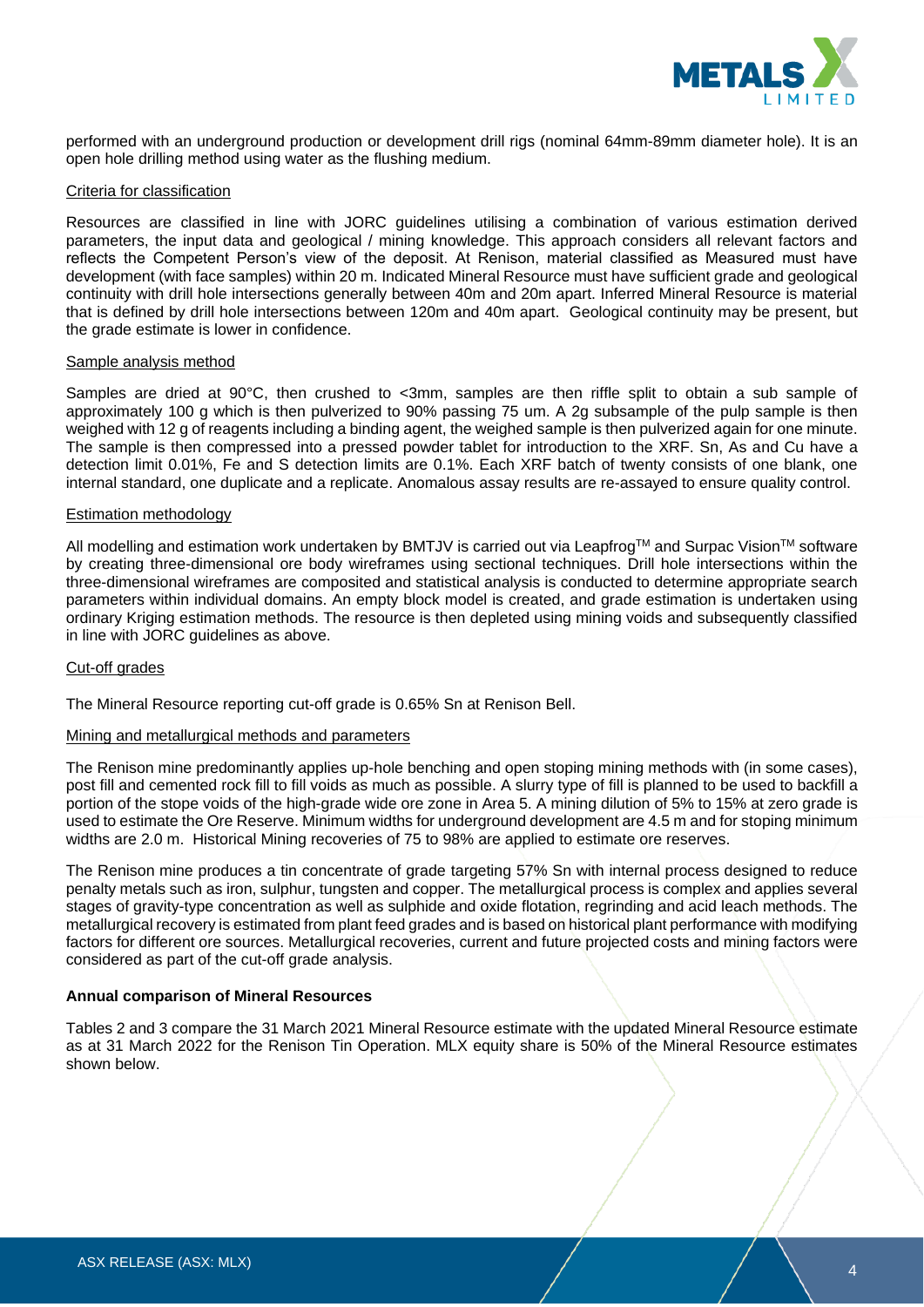

#### **TABLE 2: 2022 RENISON MINERAL RESOURCE ESTIMATE – DEPLETION & RESOURCE ADJUSTMENTS FROM PRIOR YEAR**

|                             |                     |                         |               |            | <b>Contained Metal</b> |
|-----------------------------|---------------------|-------------------------|---------------|------------|------------------------|
| Project                     | Tonnes <sup>1</sup> | <b>Tin</b>              | <b>Copper</b> | <b>Tin</b> | <b>Copper</b>          |
|                             | (Mt)                | $(% )^{2}(S_{0},S_{1})$ | (%            | (kt)       | (kt)                   |
| 31-Mar-21                   |                     |                         |               |            |                        |
| <b>Renison Bell</b>         | 18.2                | 1.65                    | 0.2           | 302        | 36.5                   |
| Rentails                    | 23.9                | 0.44                    | 0.22          | 104        | 52.7                   |
| <b>Total</b>                | 42.1                | 0.96                    | 0.21          | 406        | 89.2                   |
| <b>Mining Depletion</b>     |                     |                         |               |            |                        |
| <b>Renison Bell</b>         | $-0.83$             | $-1.50$                 | $-0.17$       | $-12.4$    | $-1.38$                |
| Rentails                    |                     |                         |               |            |                        |
| <b>Total</b>                | $-0.83$             | 1.50                    | 0.17          | $-12.4$    | $-1.38$                |
| <b>Resource Adjustments</b> |                     |                         |               |            |                        |
| <b>Renison Bell</b>         | 2.45                | 1.23                    | 0.36          | 30.0       | 4.46                   |
| Rentails                    |                     |                         |               |            |                        |
| <b>Total</b>                | 2.45                | 1.23                    | 0.36          | 30.0       | 4.46                   |
| 31-Mar-22                   |                     |                         |               |            |                        |
| <b>Renison Bell</b>         | 19.8                | 1.61                    | 0.20          | 320        | 39.6                   |
| Rentails                    | 23.9                | 0.44                    | 0.22          | 104        | 52.7                   |
| <b>Total</b>                | 43.7                | 0.97                    | 0.21          | 424        | 92.3                   |

1. Figures are rounded according to JORC Code guidelines and may show apparent addition errors. Contained metal does not imply recoverable metal.

The difference between the 2022 Renison Bell Mineral Resource estimate and 2021 Renison Bell Mineral Resource estimate includes the following modifications:

- All diamond drilling, development face sample and sludge drill hole data obtained between 1 April 2021 and 31 March 2022 has been included in the model.
- Updates to all wireframe models based on this data.
- A total of 674kt at 0.93% (6.3kt of Sn metal) was deemed to be an unrealistic mining proposition based on an assessment of thickness and grade criteria and has subsequently been removed from the reported resource.
- The Rentails Mineral Resource was determined using the Rentails Resource Model (rtl180531) with tailings data reported to 31 May 2018.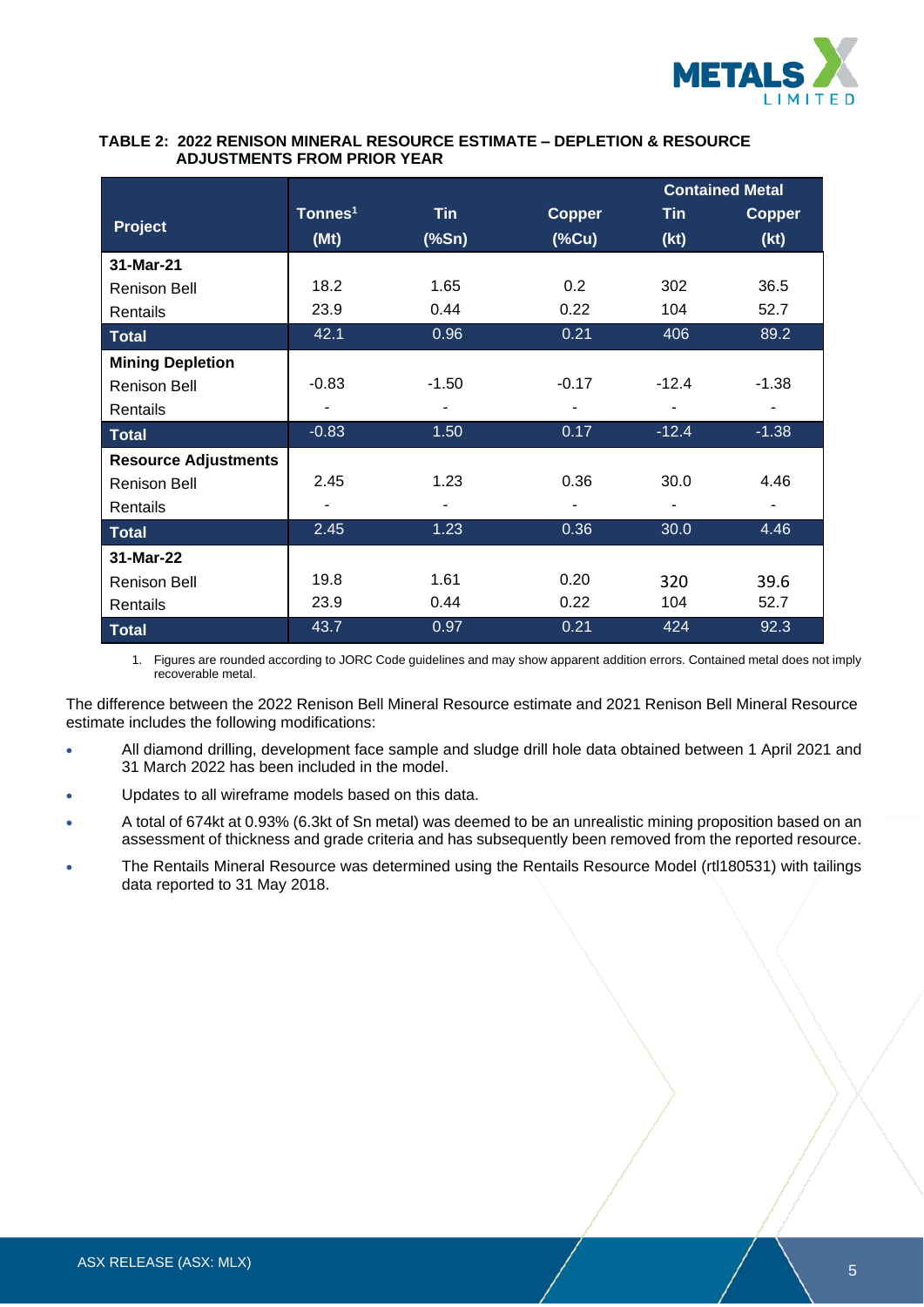

### **TABLE 3: 2022 RENISON BELL MINERAL RESOURCE ESTIMATE – ANNUAL COMPARISON**

|                            |                         |               |        |               |      | <b>Contained Metal</b> |
|----------------------------|-------------------------|---------------|--------|---------------|------|------------------------|
| <b>Mineral Resource</b>    | <b>Mineral Resource</b> | <b>Tonnes</b> | Tin    | <b>Copper</b> | Tin  | <b>Copper</b>          |
| reporting date             | Category <sup>1,2</sup> | (Mt)          | (% Sn) | (% Cu)        | (kt) | (kt)                   |
| 31 March 2021 <sup>3</sup> | Measured                | 1.78          | 1.79   | 0.25          | 31.8 | 4.51                   |
|                            | Indicated               | 14.0          | 1.65   | 0.19          | 231  | 26.4                   |
|                            | Inferred                | 2.47          | 1.59   | 0.23          | 39.1 | 5.57                   |
|                            | <b>Total</b>            | 18.2          | 1.65   | 0.20          | 302  | 36.5                   |
| 31 March 2022 <sup>4</sup> | Measured                | 2.25          | 1.65   | 0.22          | 37.1 | 4.96                   |
|                            | Indicated               | 14.6          | 1.61   | 0.19          | 234  | 27.5                   |
|                            | Inferred                | 2.98          | 1.61   | 0.24          | 48.0 | 7.17                   |
|                            | <b>Total</b>            | 19.8          | 1.61   | 0.20          | 320  | 39.6                   |

MLX equity share is 50% of the Mineral Resource estimate shown below.

1. Mineral Resources are reported inclusive of Mineral Resources modified to produce the Ore Reserve.

2. Figures are rounded according to JORC Code guidelines and may show apparent addition errors. Contained metal does not imply recoverable metal.

3. As announced on ASX on 7 June 2021. Cut-off grade of 0.70% Sn.

4. Mineral Resources are calculated on 31 March 2022 by BMTJV, adjusted for depletion to 31 March 2022, using a cut-off grade of 0.65% Sn.

# **Competent Person's Statements**

The information in this report that relates to Mineral Resources has been compiled by Bluestone Mines Tasmania Joint Venture Pty Ltd technical employees under the supervision of Mr Colin Carter B.Sc. (Hons), M.Sc. (Econ. Geol), AusIMM. Mr Carter is a full-time employee of the Bluestone Mines Tasmania Joint Venture Pty Ltd and has sufficient experience which is relevant to the style of mineralisation and types of deposit under consideration and to the activities which he is undertaking to qualify as a Competent Person as defined in the 2012 Edition of the "Australasian Code for Reporting of Exploration Results, Mineral Resources and Ore Reserves". Mr Carter consents to the inclusion in this report of the matters based on his information in the form and context in which it appears.

# **About Metals X Limited**

Metals X Limited (ASX: MLX) is an ASX-listed mining company which has 50% ownership of Australia's largest tin operation through the Renison Operation (Bluestone Mines Tasmania JV) located in Tasmania.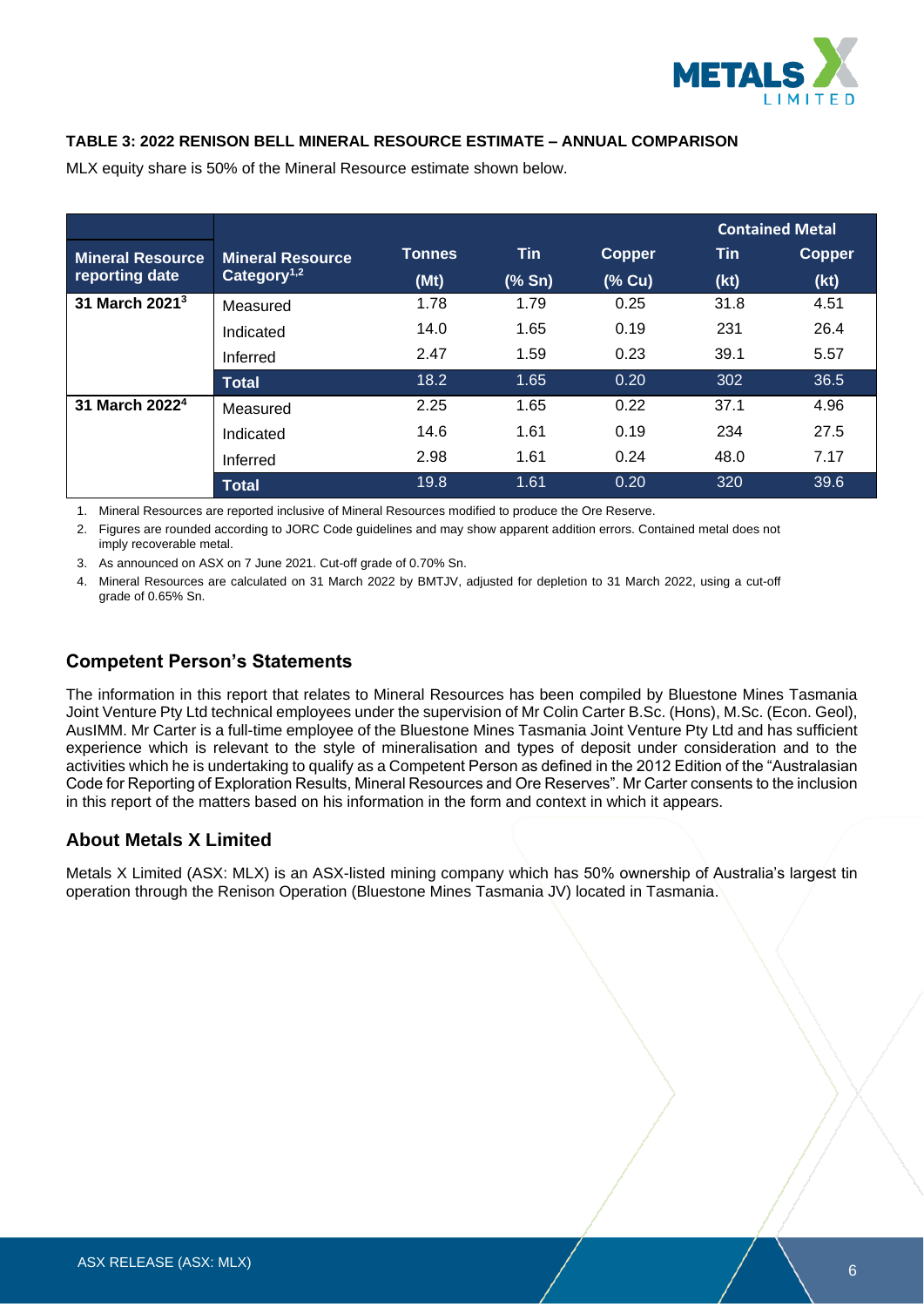

# **APPENDIX B:**

**JORC CODE, 2012 EDITION**

### **JORC TABLE 1: THE INFORMATION IN THIS TABLE REFERS TO THE FOLLOWING PROJECTS AT THE RENISON TIN OPERATION: RENISON BELL AND RENTAILS**

# **SECTION 1: SAMPLING TECHNIQUES AND DATA**

**(Criteria in this section apply to all succeeding sections)**

| <b>Criteria</b>                | <b>JORC Code Explanation</b>                                                                                                                                                                                                                                                                                                                                                                                                                  | <b>Commentary</b>                                                                                                                                                                                                                                                                                                                                                                                                                                                                                         |
|--------------------------------|-----------------------------------------------------------------------------------------------------------------------------------------------------------------------------------------------------------------------------------------------------------------------------------------------------------------------------------------------------------------------------------------------------------------------------------------------|-----------------------------------------------------------------------------------------------------------------------------------------------------------------------------------------------------------------------------------------------------------------------------------------------------------------------------------------------------------------------------------------------------------------------------------------------------------------------------------------------------------|
| <b>Sampling</b><br>techniques  | Nature and quality of sampling (e.g., cut channels, random<br>chips, or specific specialised industry standard measurement<br>tools appropriate to the minerals under investigation, such as<br>down hole gamma sondes, or handheld XRF instruments,<br>etc.). These examples should not be taken as limiting the<br>broad meaning of sampling.                                                                                               | <b>Diamond Drilling</b><br>The bulk of the data used in resource calculations at Renison has been gathered from diamond<br>core. Three sizes have been used historically NQ2 (45.1mm nominal core diameter), LTK60<br>(45.2mm nominal core diameter) and LTK48 (36.1mm nominal core diameter), with NQ2 currently<br>in use. This core is geologically logged and subsequently halved for sampling. Grade control holes<br>may be whole core sampled to streamline the core handling process if required. |
|                                | Include reference to measures taken to ensure sample<br>representivity and the appropriate calibration of any                                                                                                                                                                                                                                                                                                                                 | There is no diamond drilling for the Rentails Project.                                                                                                                                                                                                                                                                                                                                                                                                                                                    |
|                                | measurement tools or systems used.                                                                                                                                                                                                                                                                                                                                                                                                            | <b>Face Sampling</b>                                                                                                                                                                                                                                                                                                                                                                                                                                                                                      |
| Material to the Public Report. | Aspects of the determination of mineralisation that are                                                                                                                                                                                                                                                                                                                                                                                       | Each development face / round is horizontally chip sampled at Renison. The sampling intervals<br>are domained by geological constraints (e.g., rock type, veining and alteration / sulphidation etc.).<br>Samples are taken in a range from 0.3m up to 1.2m in waste. All exposures within the orebody are                                                                                                                                                                                                |
| <b>Drilling</b><br>techniques  | In cases where 'industry standard' work has been done this                                                                                                                                                                                                                                                                                                                                                                                    | sampled.                                                                                                                                                                                                                                                                                                                                                                                                                                                                                                  |
|                                | would be relatively simple (e.g., 'reverse circulation drilling<br>was used to obtain 1 m samples from which 3 kg was<br>pulverised to produce a 30 g charge for fire assay'). In other<br>cases, more explanation may be required, such as where<br>there is coarse gold that has inherent sampling problems.<br>Unusual commodities or mineralisation types (e.g.,<br>submarine nodules) may warrant disclosure of detailed<br>information. | There is no face sampling for the Rentails Project.                                                                                                                                                                                                                                                                                                                                                                                                                                                       |
| <b>Drill sample</b>            |                                                                                                                                                                                                                                                                                                                                                                                                                                               | <b>Sludge Drilling</b>                                                                                                                                                                                                                                                                                                                                                                                                                                                                                    |
| recovery                       |                                                                                                                                                                                                                                                                                                                                                                                                                                               | Sludge drilling at Renison is performed with an underground production drill rig. It is an open hole<br>drilling method using water as the flushing medium, with a 64-89mm hole diameter. Sample<br>intervals are ostensibly the length of the drill steel. Holes are drilled at sufficient angles to allow<br>flushing of the hole with water following each interval to prevent contamination.                                                                                                          |
|                                | Drill type (e.g., core, reverse circulation, open-hole hammer,                                                                                                                                                                                                                                                                                                                                                                                | There is no sludge drilling for the Rentails Project.                                                                                                                                                                                                                                                                                                                                                                                                                                                     |
|                                | rotary air blast, auger, Bangka, sonic, etc.) and details (e.g.<br>core diameter, triple or standard tube, depth of diamond tails,<br>face-sampling bit or other type, whether core is oriented and                                                                                                                                                                                                                                           | <b>RC Drilling</b>                                                                                                                                                                                                                                                                                                                                                                                                                                                                                        |
|                                |                                                                                                                                                                                                                                                                                                                                                                                                                                               | There is no RC drilling for the Renison Project.                                                                                                                                                                                                                                                                                                                                                                                                                                                          |
|                                | if so, by what method, etc.).                                                                                                                                                                                                                                                                                                                                                                                                                 | There is no RC drilling for the Rentails Project.                                                                                                                                                                                                                                                                                                                                                                                                                                                         |
|                                | Method of recording and assessing core and chip sample<br>recoveries and results assessed.                                                                                                                                                                                                                                                                                                                                                    |                                                                                                                                                                                                                                                                                                                                                                                                                                                                                                           |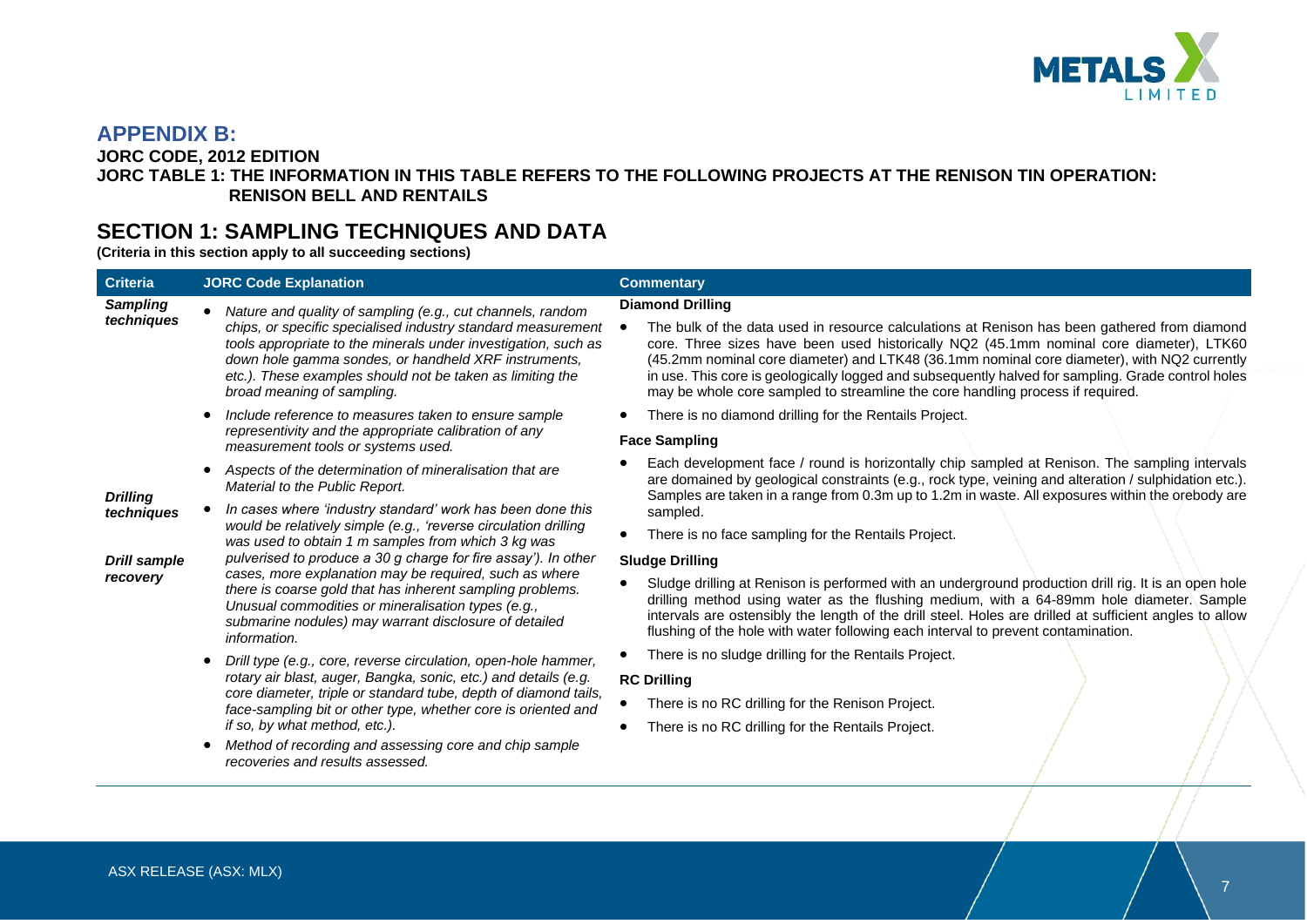

| <b>Criteria</b>                                                                                                                                                                                                                                                                                                                                                                                                                                                                                                                                                                                                                                                                                                                                                                                                                                                                   | <b>JORC Code Explanation</b>                                                                                                                                                                                    | <b>Commentary</b>                                                                                                                                                                                                                                                                                                                                                                                                                   |
|-----------------------------------------------------------------------------------------------------------------------------------------------------------------------------------------------------------------------------------------------------------------------------------------------------------------------------------------------------------------------------------------------------------------------------------------------------------------------------------------------------------------------------------------------------------------------------------------------------------------------------------------------------------------------------------------------------------------------------------------------------------------------------------------------------------------------------------------------------------------------------------|-----------------------------------------------------------------------------------------------------------------------------------------------------------------------------------------------------------------|-------------------------------------------------------------------------------------------------------------------------------------------------------------------------------------------------------------------------------------------------------------------------------------------------------------------------------------------------------------------------------------------------------------------------------------|
|                                                                                                                                                                                                                                                                                                                                                                                                                                                                                                                                                                                                                                                                                                                                                                                                                                                                                   | • Measures taken to maximise sample recovery and ensure                                                                                                                                                         | <b>Percussion Drilling</b>                                                                                                                                                                                                                                                                                                                                                                                                          |
|                                                                                                                                                                                                                                                                                                                                                                                                                                                                                                                                                                                                                                                                                                                                                                                                                                                                                   | representative nature of the samples.<br>Whether a relationship exists between sample recovery and<br>grade and whether sample bias may have occurred due to<br>preferential loss/gain of fine/coarse material. | This drilling method was used for the Rentails project and uses a rotary tubular drilling cutter which<br>was driven percussively into the tailings. The head of the cutting tube consisted of a 50mm<br>diameter hard tipped cutting head inside which were fitted 4 spring steel fingers which allowed the<br>core sample to enter and then prevented it from falling out as the drill tube was withdrawn from the<br>drill hole. |
|                                                                                                                                                                                                                                                                                                                                                                                                                                                                                                                                                                                                                                                                                                                                                                                                                                                                                   |                                                                                                                                                                                                                 | There is no percussion drilling for the Renison Project.                                                                                                                                                                                                                                                                                                                                                                            |
|                                                                                                                                                                                                                                                                                                                                                                                                                                                                                                                                                                                                                                                                                                                                                                                                                                                                                   |                                                                                                                                                                                                                 | All geology input is logged and validated by the relevant area geologists, incorporated into this is<br>assessment of sample recovery. No defined relationship exists between sample recovery and<br>grade. Nor has sample bias due to preferential loss or gain of fine or coarse material been noted.                                                                                                                             |
| Logging                                                                                                                                                                                                                                                                                                                                                                                                                                                                                                                                                                                                                                                                                                                                                                                                                                                                           | Whether core and chip samples have been geologically and                                                                                                                                                        | Diamond core is logged geologically and geotechnically.                                                                                                                                                                                                                                                                                                                                                                             |
|                                                                                                                                                                                                                                                                                                                                                                                                                                                                                                                                                                                                                                                                                                                                                                                                                                                                                   | geotechnically logged to a level of detail to support<br>appropriate Mineral Resource estimation, mining studies and                                                                                            | RC chips are logged geologically.                                                                                                                                                                                                                                                                                                                                                                                                   |
|                                                                                                                                                                                                                                                                                                                                                                                                                                                                                                                                                                                                                                                                                                                                                                                                                                                                                   | metallurgical studies.                                                                                                                                                                                          | Development faces are mapped geologically.                                                                                                                                                                                                                                                                                                                                                                                          |
|                                                                                                                                                                                                                                                                                                                                                                                                                                                                                                                                                                                                                                                                                                                                                                                                                                                                                   | Whether logging is qualitative or quantitative in nature. Core                                                                                                                                                  | Logging is qualitative in nature.                                                                                                                                                                                                                                                                                                                                                                                                   |
|                                                                                                                                                                                                                                                                                                                                                                                                                                                                                                                                                                                                                                                                                                                                                                                                                                                                                   | (or costean, channel, etc.) photography.<br>The total length and percentage of the relevant intersections<br>$\bullet$<br>logged.                                                                               | All holes are logged completely, all faces are mapped completely.                                                                                                                                                                                                                                                                                                                                                                   |
| Sub-<br>If core, whether cut or sawn and whether quarter, half or all<br>$\bullet$<br>sampling<br>core taken.<br>techniques<br>If non-core, whether riffled, tube sampled, rotary split, etc.<br>and sample<br>cored and sampled.<br>and whether sampled wet or dry.<br>preparation<br>• For all sample types, the nature, quality and appropriateness<br>of the sample preparation technique.<br>Quality control procedures adopted for all sub-sampling<br>$\bullet$<br>stages to maximise representivity of samples.<br>Measures taken to ensure that the sampling is<br>$\bullet$<br>mineralisation being considered.<br>representative of the in-situ material collected, including for<br>instance results for field duplicate/second-half sampling.<br>Whether sample sizes are appropriate to the grain size of the<br>$\bullet$<br>material being sampled.<br>intervals. |                                                                                                                                                                                                                 | Generally, drill core is sampled whole-core to streamline the handling process and ensure a larger<br>more representative sample is obtained. For selected drill holes where, representative core is<br>required to be kept, core is cut and half sampled. If a field duplicate is required, the core is quarter                                                                                                                    |
|                                                                                                                                                                                                                                                                                                                                                                                                                                                                                                                                                                                                                                                                                                                                                                                                                                                                                   |                                                                                                                                                                                                                 | Samples are dried at 90°C, then crushed to <3mm. Samples are then riffle split to obtain a sub-<br>sample of approximately 100g which is then pulverized to 90% passing 75um. 2g of the pulp<br>sample is then weighed with 12g of reagents including a binding agent, the weighed sample is<br>then pulverised again for one minute. The sample is then compressed into a pressed powder tablet                                    |
|                                                                                                                                                                                                                                                                                                                                                                                                                                                                                                                                                                                                                                                                                                                                                                                                                                                                                   | for introduction to the XRF. This preparation has been proven to be appropriate for the style of                                                                                                                |                                                                                                                                                                                                                                                                                                                                                                                                                                     |
|                                                                                                                                                                                                                                                                                                                                                                                                                                                                                                                                                                                                                                                                                                                                                                                                                                                                                   |                                                                                                                                                                                                                 | QA/QC is ensured during the sub-sampling stages process via the use of the systems of an<br>independent NATA / ISO accredited laboratory contractor.                                                                                                                                                                                                                                                                                |
|                                                                                                                                                                                                                                                                                                                                                                                                                                                                                                                                                                                                                                                                                                                                                                                                                                                                                   |                                                                                                                                                                                                                 | The sample size is considered appropriate for the grain size of the material being sampled,<br>however due to patchy mineralisation it is deemed that whole core sampling is more representative<br>for volume and patchy mineralisation observed from sampling of the two cut halves of core                                                                                                                                       |
|                                                                                                                                                                                                                                                                                                                                                                                                                                                                                                                                                                                                                                                                                                                                                                                                                                                                                   |                                                                                                                                                                                                                 | The un-sampled half of diamond core is retained for check sampling if required.                                                                                                                                                                                                                                                                                                                                                     |
|                                                                                                                                                                                                                                                                                                                                                                                                                                                                                                                                                                                                                                                                                                                                                                                                                                                                                   |                                                                                                                                                                                                                 | For RC chips regular field duplicates are collected and analysed for significant variance to primary<br>results.                                                                                                                                                                                                                                                                                                                    |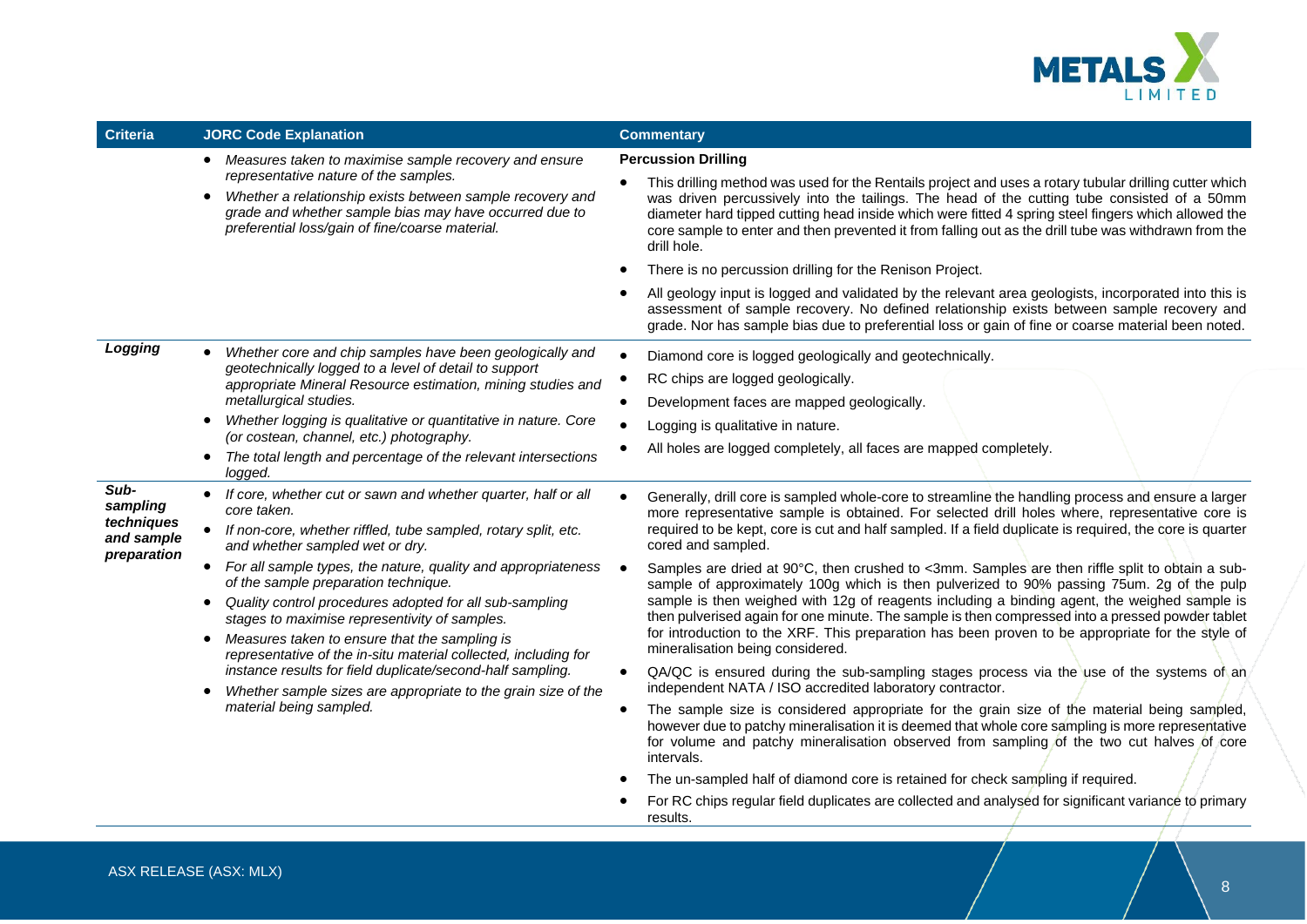

| <b>Criteria</b>                                                                                          | <b>JORC Code Explanation</b>                                                                                                                                                                                                                                                | <b>Commentary</b>                                                                                                                                                                                                                                                                                        |
|----------------------------------------------------------------------------------------------------------|-----------------------------------------------------------------------------------------------------------------------------------------------------------------------------------------------------------------------------------------------------------------------------|----------------------------------------------------------------------------------------------------------------------------------------------------------------------------------------------------------------------------------------------------------------------------------------------------------|
| <b>Quality of</b><br>assay data<br>and<br>laboratory                                                     | • The nature, quality and appropriateness of the assaying and<br>laboratory procedures used and whether the technique is<br>considered partial or total.                                                                                                                    | Assaying is undertaken via the pressed powder XRF technique. Sn, As, WO3 and Cu have a<br>detection limit 0.01%, Fe, Ca, MgO and S detection limits are 0.1%. These assay methodologies<br>are appropriate for the resource in question.                                                                 |
| tests                                                                                                    | For geophysical tools, spectrometers, handheld XRF<br>instruments, etc., the parameters used in determining the<br>analysis including instrument make and model, reading<br>times, calibrations factors applied and their derivation, etc.                                  | All assay data has built in quality control checks. Each XRF batch of twenty consists of one blank,<br>one internal standard, one duplicate and a replicate, anomalies are re-assayed to ensure quality<br>control.                                                                                      |
|                                                                                                          | Nature of quality control procedures adopted (e.g. standards,<br>$\bullet$<br>blanks, duplicates, external laboratory checks) and whether<br>acceptable levels of accuracy (i.e. lack of bias) and precision<br>have been established.                                      |                                                                                                                                                                                                                                                                                                          |
| <b>Verification</b><br>of sampling                                                                       | The verification of significant intersections by either                                                                                                                                                                                                                     | The labs conduct umpire checks reported on a 10-month basis for their own external checks.                                                                                                                                                                                                               |
| and                                                                                                      | independent or alternative company personnel.<br>The use of twinned holes.<br>$\bullet$                                                                                                                                                                                     | XRF calibration and servicing is conducted on a regular basis.                                                                                                                                                                                                                                           |
| assaying                                                                                                 | Documentation of primary data, data entry procedures, data                                                                                                                                                                                                                  | Anomalous intervals as well as random intervals are routinely checked assayed as part of the<br>internal QA/QC process.                                                                                                                                                                                  |
| verification, data storage (physical and electronic) protocols.<br>Discuss any adjustment to assay data. | Virtual twinned holes have been drilled in several instances across all sites with no significant<br>$\bullet$<br>issues highlighted. Drillhole data is also routinely confirmed by development assay data in the<br>operating environment.                                 |                                                                                                                                                                                                                                                                                                          |
|                                                                                                          |                                                                                                                                                                                                                                                                             | Primary data is loaded into the drillhole database system and then archived for reference.                                                                                                                                                                                                               |
|                                                                                                          |                                                                                                                                                                                                                                                                             | All data used in the calculation of resources and reserves are compiled in databases (underground<br>and open pit) which are overseen and validated by senior geologists.                                                                                                                                |
|                                                                                                          |                                                                                                                                                                                                                                                                             | The lab results are received electronically in .csv file format. No primary assay data is modified in<br>any way. If any error is noted, including transcription errors, the lab is informed and immediate<br>corrections are requested prior to importing data into database.                           |
|                                                                                                          |                                                                                                                                                                                                                                                                             | An electronic copy of the internal lab monthly report is also filed away in Renison QAQC folder.                                                                                                                                                                                                         |
| <b>Location of</b><br>data points                                                                        | Accuracy and quality of surveys used to locate drill holes<br>(collar and down-hole surveys), trenches, mine workings and<br>other locations used in Mineral Resource estimation.<br>Specification of the grid system used.<br>Quality and adequacy of topographic control. | All data is spatially oriented by survey controls via direct pickups by the survey department.<br>$\bullet$<br>Drillholes are all surveyed downhole, currently with a GyroSmart tool in the underground<br>environment at Renison, and a multishot camera for the typically short surface diamond holes. |
|                                                                                                          |                                                                                                                                                                                                                                                                             | All drilling and resource estimation is undertaken in local mine grid at the various sites. Renison<br>Mine grid is orientated 41.97 degrees west of true north and the RL=elevation+2000m.                                                                                                              |
|                                                                                                          |                                                                                                                                                                                                                                                                             | Topographic control is generated from remote sensing methods in general, with ground-based<br>surveys undertaken where additional detail is required. This methodology is adequate for the<br>resource in question.                                                                                      |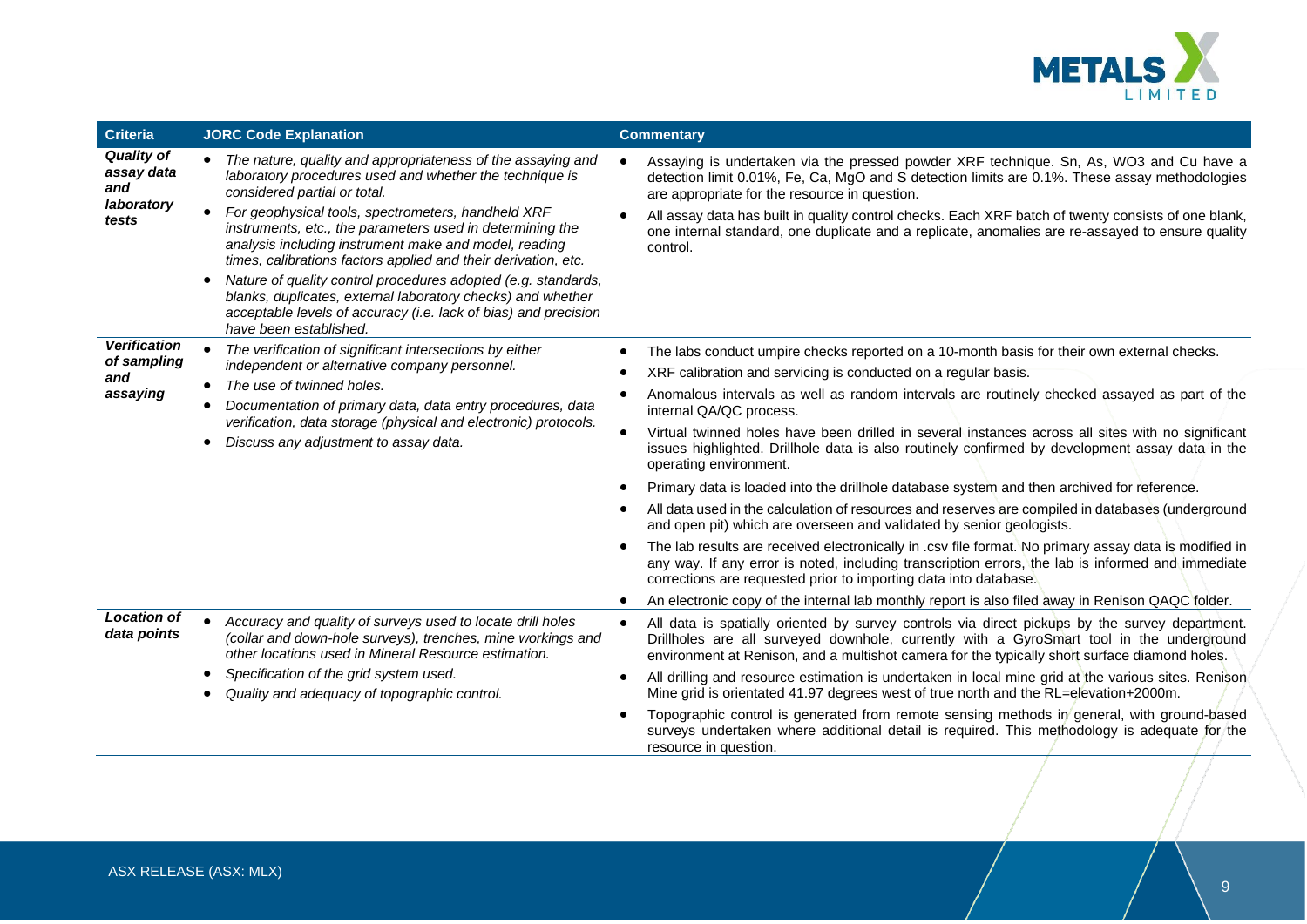

| <b>Criteria</b>                                                            | <b>JORC Code Explanation</b>                                                                                                                                                                                                        | <b>Commentary</b>                                                                                                                                                                                                                                                                                                                                                                                   |
|----------------------------------------------------------------------------|-------------------------------------------------------------------------------------------------------------------------------------------------------------------------------------------------------------------------------------|-----------------------------------------------------------------------------------------------------------------------------------------------------------------------------------------------------------------------------------------------------------------------------------------------------------------------------------------------------------------------------------------------------|
| Data<br>spacing<br>and<br>distribution                                     | Data spacing for reporting of Exploration Results.<br>Whether the data spacing and distribution is sufficient to<br>establish the degree of geological and grade continuity<br>appropriate for the Mineral Resource and Ore Reserve | Drilling in the underground environment at Renison is nominally carried-out on 40m x 40m spacing<br>in the south of the mine and 25m, x 25m spacing in the north of the mine prior to mining occurring.<br>A lengthy history of mining has shown that this data spacing is appropriate for the Mineral<br>Resource estimation process and to allow for classification of the resource as it stands. |
|                                                                            | estimation procedure(s) and classifications applied.<br>Whether sample compositing has been applied.                                                                                                                                | Drilling at Rentails is usually carried out on a 100m centres. This is appropriate for the Mineral<br>resource estimation process and to allow for classification of the resource as it stands.                                                                                                                                                                                                     |
|                                                                            |                                                                                                                                                                                                                                     | Compositing is carried out using "best fit" techniques based upon the modal sample length of each<br>individual domain. This technique is deemed appropriate for the Renison orebodies.                                                                                                                                                                                                             |
| <b>Orientation</b><br>of data in<br>relation to<br>geological<br>structure | Whether the orientation of sampling achieves unbiased<br>sampling of possible structures and the extent to which this<br>is known, considering the deposit type.                                                                    | Drilling intersections are nominally designed to be normal to the orebody as far as underground<br>infrastructure constraints / topography allows.                                                                                                                                                                                                                                                  |
|                                                                            | If the relationship between the drilling orientation and the                                                                                                                                                                        | Development sampling is nominally undertaken normal to the various orebodies.                                                                                                                                                                                                                                                                                                                       |
|                                                                            | orientation of key mineralised structures is considered to<br>have introduced a sampling bias, this should be assessed<br>and reported if material.                                                                                 | It is not considered that drilling orientation has introduced an appreciable sampling bias.                                                                                                                                                                                                                                                                                                         |
| Sample<br>security                                                         | The measures taken to ensure sample security.                                                                                                                                                                                       | At Renison and Rentails samples are delivered directly to the on-site laboratory by the<br>geotechnical crew where they are taken into custody by the independent laboratory contractor.                                                                                                                                                                                                            |
| <b>Audits or</b><br>reviews                                                | The results of any audits or reviews of sampling techniques<br>and data.                                                                                                                                                            | Site generated resources and reserves and the parent geological data is routinely reviewed by a<br>third party on a biennial basis.                                                                                                                                                                                                                                                                 |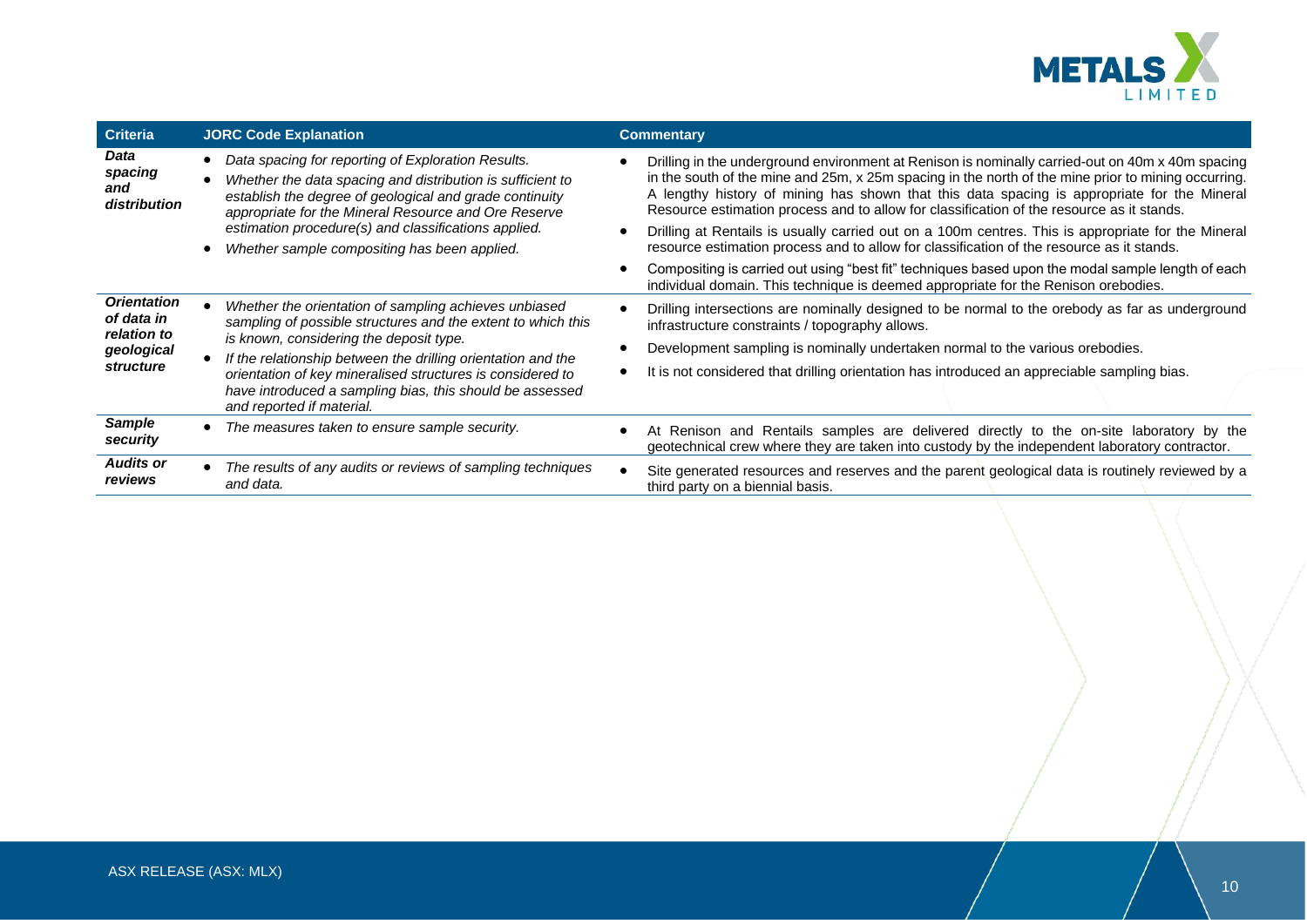

# **SECTION 2: REPORTING OF EXPLORATION RESULTS**

**(Criteria listed in the preceding section also apply to this section.)**

| <b>Criteria</b>                                         | <b>JORC Code Explanation</b>                                                                                                                                                                                                                                                                                                                                                                                                                                                                                                                                                                                                                                                                                                                                    | <b>Commentary</b>                                                                                                                                                                                                                                                                                                                                                                                                                                                                                                                       |
|---------------------------------------------------------|-----------------------------------------------------------------------------------------------------------------------------------------------------------------------------------------------------------------------------------------------------------------------------------------------------------------------------------------------------------------------------------------------------------------------------------------------------------------------------------------------------------------------------------------------------------------------------------------------------------------------------------------------------------------------------------------------------------------------------------------------------------------|-----------------------------------------------------------------------------------------------------------------------------------------------------------------------------------------------------------------------------------------------------------------------------------------------------------------------------------------------------------------------------------------------------------------------------------------------------------------------------------------------------------------------------------------|
| <b>Mineral</b><br>tenement and<br>land tenure<br>status | • Type, reference name/number, location and ownership including<br>agreements or material issues with third parties such as joint<br>ventures, partnerships, overriding royalties, native title interests,<br>historical sites, wilderness or national park and environmental<br>settings.<br>The security of the tenure held at the time of reporting along with any<br>$\bullet$<br>known impediments to obtaining a licence to operate in the area.                                                                                                                                                                                                                                                                                                          | All Tasmania resources are hosted within 12M1995, a standard Tasmanian Mining Lease.<br>$\bullet$<br>No native title interests are recorded against the Mining Lease.<br>The Mining Lease is held by the Bluestone Mines Tasmania Joint Venture of which Metals X<br>has 50% ownership.<br>No royalties above legislated state royalties apply to the Mining Lease.                                                                                                                                                                     |
|                                                         |                                                                                                                                                                                                                                                                                                                                                                                                                                                                                                                                                                                                                                                                                                                                                                 | Bluestone Mines Tasmania Joint Venture operates in accordance with all environmental<br>conditions set down as conditions for grant of the Mining Leases.<br>There are no known issues regarding security of tenure.                                                                                                                                                                                                                                                                                                                    |
| <b>Exploration</b><br>done by other<br>parties          | • Acknowledgment and appraisal of exploration by other parties.                                                                                                                                                                                                                                                                                                                                                                                                                                                                                                                                                                                                                                                                                                 | The Renison area has an exploration and production history in excess of 100 years.<br>Bluestone Mines Tasmania Joint Venture work has generally confirmed the veracity of historic<br>exploration data.                                                                                                                                                                                                                                                                                                                                 |
| Geology                                                 | Deposit type, geological setting and style of mineralisation.                                                                                                                                                                                                                                                                                                                                                                                                                                                                                                                                                                                                                                                                                                   | Renison is one of the world's largest operating underground tin mines and Australia's largest<br>primary tin producer. Renison is the largest of three major Skarn, carbonate replacement,<br>pyrrhotite-cassiterite deposits within western Tasmania. The Renison Mine area is situated in<br>the Dundas Trough, a province underlain by a thick sequence of Neoproterozoic-Cambrian<br>siliciclastic and volcaniclastic rocks. At Renison there are three shallow-dipping dolomite<br>horizons which host replacement mineralisation. |
|                                                         |                                                                                                                                                                                                                                                                                                                                                                                                                                                                                                                                                                                                                                                                                                                                                                 | The Rentails Mineral Resource is contained within three Tailing Storage Facilities (TSF's) that<br>have been built up from the processing of tin ore at the Renison Bell mine over the period<br>1968 to 2016.                                                                                                                                                                                                                                                                                                                          |
| <b>Drill hole</b><br><b>Information</b>                 | A summary of all information material to the understanding of the<br>$\bullet$<br>exploration results including a tabulation of the following information<br>for all Material drill holes:<br>easting and northing of the drill hole collar<br>$\circ$<br>elevation or RL (Reduced Level - elevation above sea level in<br>$\circ$<br>metres) of the drill hole collar<br>dip and azimuth of the hole<br>$\Omega$<br>down hole length and interception depth<br>$\Omega$<br>hole length.<br>$\circ$<br>If the exclusion of this information is justified on the basis that the<br>information is not Material and this exclusion does not detract from<br>the understanding of the report, the Competent Person should clearly<br>explain why this is the case. | No exploration results are reported as part of this release, results relating to the deposits have<br>been previously released with full drill holes information.                                                                                                                                                                                                                                                                                                                                                                       |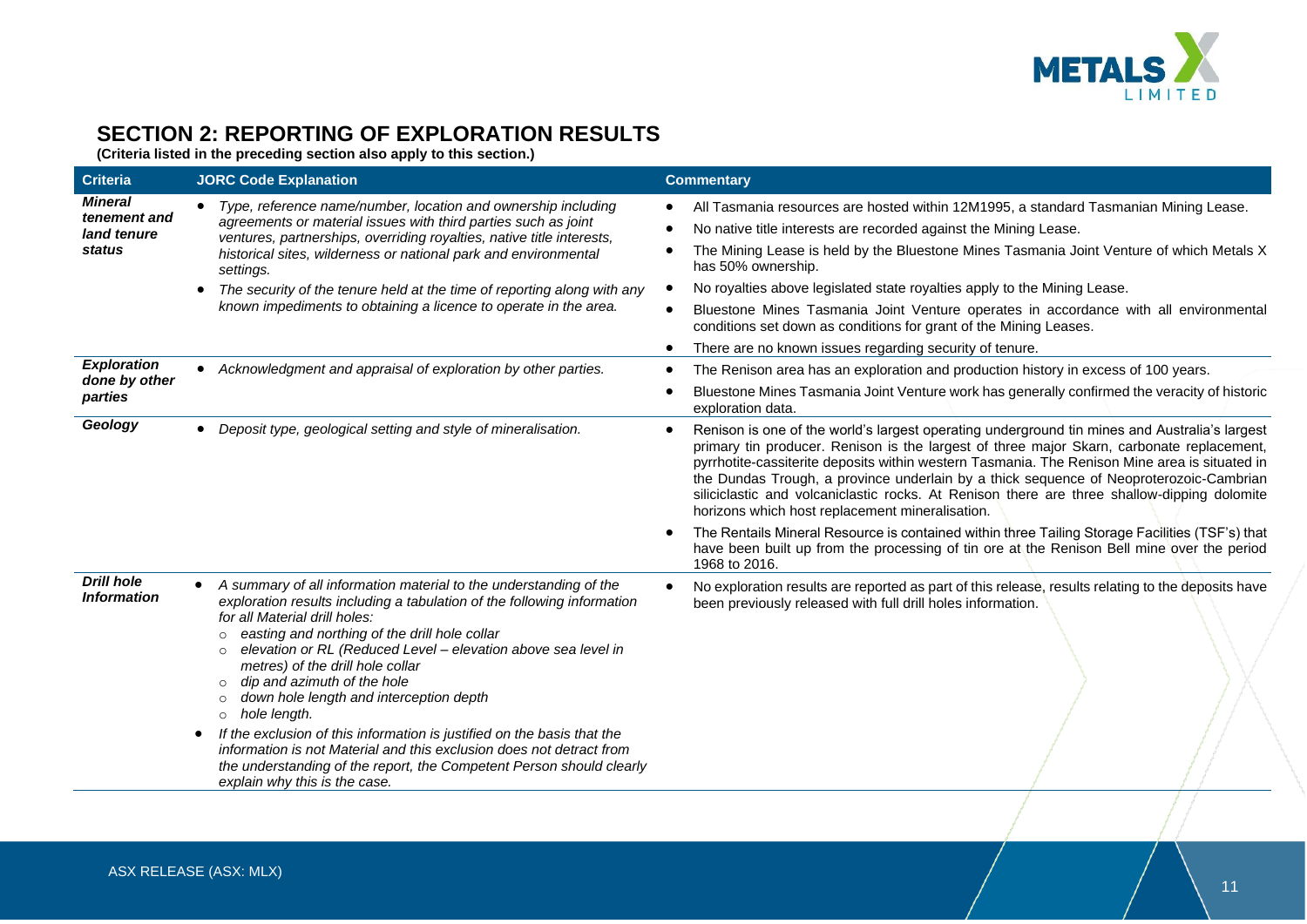

| <b>Criteria</b>                                    | <b>JORC Code Explanation</b>                                                                                                                                                                                                                                                                                                                                                                                                                                                                                                                                                       | <b>Commentary</b>                                                                                                                                                                                                                                                                                                                                                                                                                                |
|----------------------------------------------------|------------------------------------------------------------------------------------------------------------------------------------------------------------------------------------------------------------------------------------------------------------------------------------------------------------------------------------------------------------------------------------------------------------------------------------------------------------------------------------------------------------------------------------------------------------------------------------|--------------------------------------------------------------------------------------------------------------------------------------------------------------------------------------------------------------------------------------------------------------------------------------------------------------------------------------------------------------------------------------------------------------------------------------------------|
| Data<br>aggregation<br>methods                     | In reporting Exploration Results, weighting averaging techniques,<br>maximum and/or minimum grade truncations (e.g., cutting of high<br>grades) and cut-off grades are usually Material and should be stated.<br>Where aggregate intercepts incorporate short lengths of high-grade<br>results and longer lengths of low grade results, the procedure used<br>for such aggregation should be stated and some typical examples of<br>such aggregations should be shown in detail.<br>The assumptions used for any reporting of metal equivalent values<br>should be clearly stated. | No exploration results are reported as part of this release, results relating to the deposits have<br>been previously released.<br>$\bullet$<br>All results presented are length weighted.<br>No high-grade cuts are used.<br>Any contiguous zones of internal waste or high-grade zones are clearly explained in relevant<br>tables.<br>Cu percentage is also reported for any significant Sn intersections as a bi-product indicator<br>value. |
| <b>Relationship</b>                                |                                                                                                                                                                                                                                                                                                                                                                                                                                                                                                                                                                                    | No metal equivalent values are stated.                                                                                                                                                                                                                                                                                                                                                                                                           |
| between                                            | These relationships are particularly important in the reporting of<br><b>Exploration Results.</b>                                                                                                                                                                                                                                                                                                                                                                                                                                                                                  | No exploration results are reported as part of this release, results relating to the deposits have<br>$\bullet$<br>been previously released.                                                                                                                                                                                                                                                                                                     |
| mineralisation<br>widths and                       | If the geometry of the mineralisation with respect to the drill hole<br>angle is known, its nature should be reported.                                                                                                                                                                                                                                                                                                                                                                                                                                                             | Unless indicated to the contrary, all results reported are true width.                                                                                                                                                                                                                                                                                                                                                                           |
| intercept                                          |                                                                                                                                                                                                                                                                                                                                                                                                                                                                                                                                                                                    | Given restricted access in the underground environment the majority of drillhole intersections                                                                                                                                                                                                                                                                                                                                                   |
| lengths                                            | If it is not known and only the down hole lengths are reported, there<br>should be a clear statement to this effect (e.g. 'down hole length, true<br>width not known').                                                                                                                                                                                                                                                                                                                                                                                                            | are not normal to the orebody.                                                                                                                                                                                                                                                                                                                                                                                                                   |
| <b>Diagrams</b>                                    | • Appropriate maps and sections (with scales) and tabulations of<br>intercepts should be included for any significant discovery being<br>reported These should include, but not be limited to a plan view of<br>drill hole collar locations and appropriate sectional views.                                                                                                                                                                                                                                                                                                       | No exploration results are reported as part of this release, results relating to the deposits have<br>been previously released.                                                                                                                                                                                                                                                                                                                  |
| <b>Balanced</b><br>reporting                       | Where comprehensive reporting of all Exploration Results is not<br>practicable, representative reporting of both low and high grades<br>and/or widths should be practiced to avoid misleading reporting of<br><b>Exploration Results.</b>                                                                                                                                                                                                                                                                                                                                          | No exploration results are reported as part of this release, results relating to the deposits have<br>been previously released.                                                                                                                                                                                                                                                                                                                  |
| <b>Other</b><br>substantive<br>exploration<br>data | Other exploration data, if meaningful and material, should be<br>reported including (but not limited to): geological observations;<br>geophysical survey results; geochemical survey results; bulk samples<br>- size and method of treatment; metallurgical test results; bulk<br>density, groundwater, geotechnical and rock characteristics; potential<br>deleterious or contaminating substances.                                                                                                                                                                               | No relevant information to be presented.                                                                                                                                                                                                                                                                                                                                                                                                         |
| <b>Further work</b>                                | The nature and scale of planned further work (e.g. tests for lateral<br>extensions or depth extensions or large-scale step-out drilling).                                                                                                                                                                                                                                                                                                                                                                                                                                          | Exploration assessment and normal mine extensional drilling continues to take place at<br>Renison.                                                                                                                                                                                                                                                                                                                                               |
|                                                    | Diagrams clearly highlighting the areas of possible extensions,<br>including the main geological interpretations and future drilling areas,<br>provided this information is not commercially sensitive.                                                                                                                                                                                                                                                                                                                                                                            | Project assessment continues to progress at Rentails.                                                                                                                                                                                                                                                                                                                                                                                            |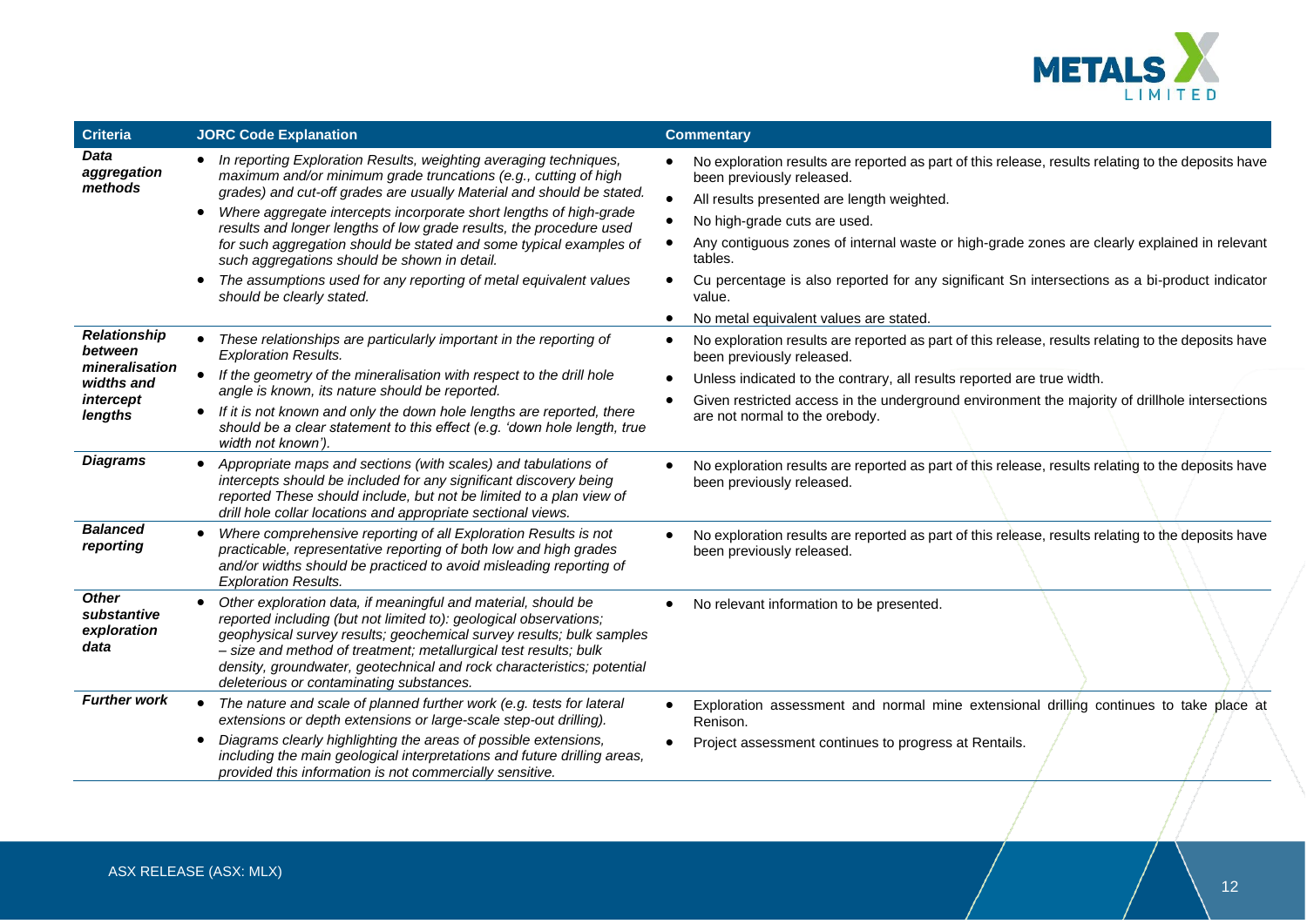

# **SECTION 3: ESTIMATION AND REPORTING OF MINERAL RESOURCES**

**(Criteria listed in section 1, and where relevant in section 2, also apply to this section.)**

| <b>Criteria</b>                                                                                                                                         | <b>JORC Code Explanation</b>                                                                                                                                                                                                                                                                                                                                                                  | <b>Commentary</b>                                                                                                                                                                                                                                                                                                                                                                                                                                                                                                                                                                                                                                                                                                                                                                                                         |
|---------------------------------------------------------------------------------------------------------------------------------------------------------|-----------------------------------------------------------------------------------------------------------------------------------------------------------------------------------------------------------------------------------------------------------------------------------------------------------------------------------------------------------------------------------------------|---------------------------------------------------------------------------------------------------------------------------------------------------------------------------------------------------------------------------------------------------------------------------------------------------------------------------------------------------------------------------------------------------------------------------------------------------------------------------------------------------------------------------------------------------------------------------------------------------------------------------------------------------------------------------------------------------------------------------------------------------------------------------------------------------------------------------|
| <b>Database</b><br>integrity                                                                                                                            | Measures taken to ensure that data has not been<br>corrupted by, for example, transcription or keying                                                                                                                                                                                                                                                                                         | Drillhole data is stored in a Maxwell's DataShed™ system based on the Sequel Server platform which<br>is currently considered "industry standard".                                                                                                                                                                                                                                                                                                                                                                                                                                                                                                                                                                                                                                                                        |
| Mineral Resource estimation purposes.<br>Data validation procedures used.                                                                               | errors, between its initial collection and its use for                                                                                                                                                                                                                                                                                                                                        | As new data is acquired it passes through a validation approval system designed to pick-up any<br>significant errors before the information is loaded into the master database. The information is<br>uploaded by a series of Sequel routines and is performed as required. The database contains<br>diamond drilling (including geotechnical and specific gravity data), face chip and sludge drilling data<br>and some associated metadata. By its nature this database is large in size, and therefore exports<br>from the main database are undertaken (with or without the application of spatial and various other<br>filters) to create a database of workable size, preserve a snapshot of the database at the time of<br>orebody modelling and interpretation and preserve the integrity of the master database. |
|                                                                                                                                                         |                                                                                                                                                                                                                                                                                                                                                                                               | A random check of 20 original assay files against database records is performed before the estimation<br>as part of validation, for any transcription errors or for any incorrect assignment to drillholes.                                                                                                                                                                                                                                                                                                                                                                                                                                                                                                                                                                                                               |
|                                                                                                                                                         |                                                                                                                                                                                                                                                                                                                                                                                               | A resvalid code of zero is assigned to drillhole data deemed reliable and trustworthy. A resvalid code<br>٠<br>of 1 is assigned as invalid and flagged for further investigation and not used in estimation.                                                                                                                                                                                                                                                                                                                                                                                                                                                                                                                                                                                                              |
| <b>Site visits</b>                                                                                                                                      | Comment on any site visits undertaken by the<br>Competent Person and the outcome of those visits.                                                                                                                                                                                                                                                                                             | Mr. Colin Carter is employed as Renison Tin Operation as Resource Development and Planning<br>Manager and is located on site on a full time basis.                                                                                                                                                                                                                                                                                                                                                                                                                                                                                                                                                                                                                                                                        |
| is the case.                                                                                                                                            | If no site visits have been undertaken indicate why this                                                                                                                                                                                                                                                                                                                                      | Site generated resources and the parent geological data is routinely reviewed by experienced senior<br>resource geologists.                                                                                                                                                                                                                                                                                                                                                                                                                                                                                                                                                                                                                                                                                               |
| Geological<br>interpretation                                                                                                                            | Confidence in (or conversely, the uncertainty of) the<br>geological interpretation of the mineral deposit.                                                                                                                                                                                                                                                                                    | Mining has occurred since 1800's providing significant confidence in the currently geological<br>interpretation across all projects.                                                                                                                                                                                                                                                                                                                                                                                                                                                                                                                                                                                                                                                                                      |
|                                                                                                                                                         | Nature of the data used and of any assumptions<br>$\bullet$                                                                                                                                                                                                                                                                                                                                   | No alternative interpretations are currently considered viable.                                                                                                                                                                                                                                                                                                                                                                                                                                                                                                                                                                                                                                                                                                                                                           |
| made.<br>The effect, if any, of alternative interpretations on<br>Mineral Resource estimation.<br>The use of geology in guiding and controlling Mineral | Geological interpretation of the deposit was carried out using a systematic approach to ensure that<br>the resultant estimated Mineral Resource figure was both sufficiently constrained, and representative<br>of the expected sub-surface conditions. In all aspects of resource estimation the factual and<br>interpreted geology was used to guide the development of the interpretation. |                                                                                                                                                                                                                                                                                                                                                                                                                                                                                                                                                                                                                                                                                                                                                                                                                           |
|                                                                                                                                                         | Resource estimation.<br>The factors affecting continuity both of grade and<br>geology.                                                                                                                                                                                                                                                                                                        | Independent evaluations, underground structural and geological mapping has been verified by an<br>external consultant geologist.                                                                                                                                                                                                                                                                                                                                                                                                                                                                                                                                                                                                                                                                                          |
|                                                                                                                                                         |                                                                                                                                                                                                                                                                                                                                                                                               | The architecture of the Renison horst / graben system is the dominant control on geological and grade<br>continuity.                                                                                                                                                                                                                                                                                                                                                                                                                                                                                                                                                                                                                                                                                                      |
|                                                                                                                                                         |                                                                                                                                                                                                                                                                                                                                                                                               | The depositional history of Rentails is well documented.                                                                                                                                                                                                                                                                                                                                                                                                                                                                                                                                                                                                                                                                                                                                                                  |
| <b>Dimensions</b>                                                                                                                                       | The extent and variability of the Mineral Resource<br>expressed as length (along strike or otherwise), plan                                                                                                                                                                                                                                                                                   | Renison has currently been mined over a strike length of >1,950m, a lateral extent of >1,250m and a<br>$\bullet$<br>depth of over 1,200m.                                                                                                                                                                                                                                                                                                                                                                                                                                                                                                                                                                                                                                                                                 |
|                                                                                                                                                         | width, and depth below surface to the upper and lower<br>limits of the Mineral Resource.                                                                                                                                                                                                                                                                                                      | Rentails is deposited in three adjacent TSFs which have and aggregate length of approximately 1.8km<br>and a width at the widest point of circa 1km. Maximum depth is in excess of 20m.                                                                                                                                                                                                                                                                                                                                                                                                                                                                                                                                                                                                                                   |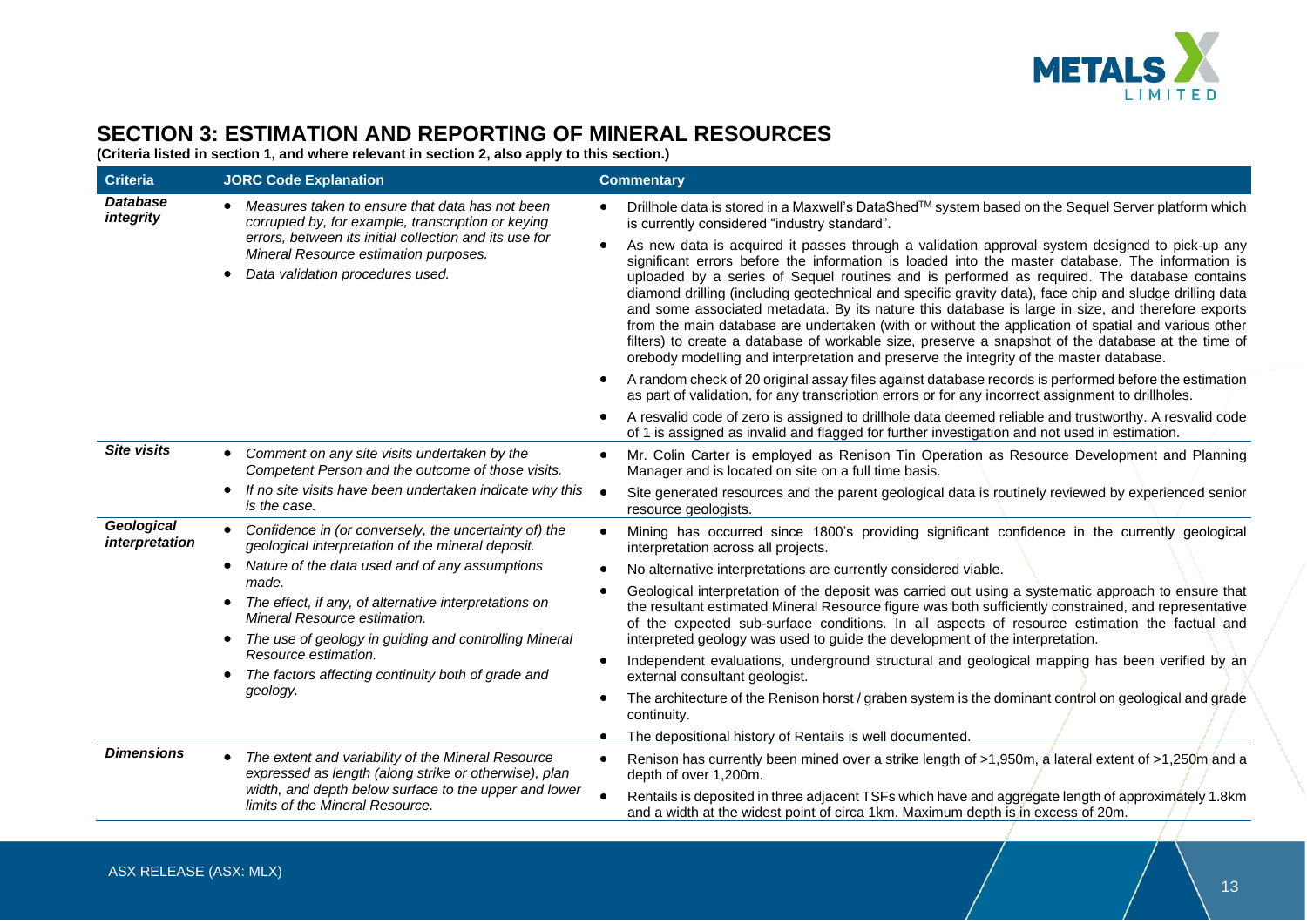

| <b>Criteria</b>                                                                                                                                                                                                                 | <b>JORC Code Explanation</b>                                                                                                                                                                                                                                                                                                                  | <b>Commentary</b>                                                                                                                                                                                                                                                                                                                                                                                                                                                   |
|---------------------------------------------------------------------------------------------------------------------------------------------------------------------------------------------------------------------------------|-----------------------------------------------------------------------------------------------------------------------------------------------------------------------------------------------------------------------------------------------------------------------------------------------------------------------------------------------|---------------------------------------------------------------------------------------------------------------------------------------------------------------------------------------------------------------------------------------------------------------------------------------------------------------------------------------------------------------------------------------------------------------------------------------------------------------------|
| <b>Estimation and</b><br>modelling                                                                                                                                                                                              | The nature and appropriateness of the estimation<br>technique(s) applied and key assumptions, including                                                                                                                                                                                                                                       | All modelling and estimation work undertaken by BMTJV is carried out in three dimensions via<br>Leapfrog <sup>™</sup> and Surpac Vision <sup>™</sup> .                                                                                                                                                                                                                                                                                                              |
| treatment of extreme grade values, domaining,<br>techniques<br>interpolation parameters and maximum distance of<br>of computer software and parameters used.<br>and/or mine production records and whether the<br>of such data. | extrapolation from data points. If a computer assisted<br>estimation method was chosen include a description                                                                                                                                                                                                                                  | After validating the drillhole data to be used in the estimation, interpretation of the orebody is<br>undertaken in sectional and / or plan view to create the outline strings which form the basis of the<br>three-dimensional orebody wireframe. Wireframing is then carried out using a combination of<br>automated stitching algorithms and manual triangulation to create an accurate three-dimensional<br>representation of the sub-surface mineralised body. |
|                                                                                                                                                                                                                                 | The availability of check estimates, previous estimates<br>Mineral Resource estimate takes appropriate account                                                                                                                                                                                                                                | Drillhole intersections within the mineralised body are defined, these intersections are then used to<br>flag the appropriate sections of the drillhole database tables for compositing purposes. Drillholes are<br>subsequently composited to allow for grade estimation. In all aspects of resource estimation, the<br>factual and interpreted geology was used to guide the development of the interpretation.                                                   |
|                                                                                                                                                                                                                                 | The assumptions made regarding recovery of by-<br>products.                                                                                                                                                                                                                                                                                   | Once the sample data has been composited, a statistical analysis is undertaken Snowden Supervisor                                                                                                                                                                                                                                                                                                                                                                   |
| Estimation of deleterious elements or other non-grade<br>variables of economic significance (e.g. sulphur for<br>acid mine drainage characterisation).                                                                          | to assist with determining estimation search parameters, top-cuts etc. Variographic analysis of<br>individual domains is undertaken to assist with determining appropriate search parameters, which are<br>then incorporated with observed geological and geometrical features to determine the most<br>appropriate search parameters.        |                                                                                                                                                                                                                                                                                                                                                                                                                                                                     |
|                                                                                                                                                                                                                                 | In the case of block model interpolation, the block size<br>in relation to the average sample spacing and the<br>search employed.<br>Any assumptions behind modelling of selective mining<br>units.<br>Any assumptions about correlation between variables.<br>$\bullet$<br>Description of how the geological interpretation was<br>$\bullet$ | An empty block model is then created for the area of interest. This model contains attributes set at<br>background values for the various elements of interest as well as density, and various estimation<br>parameters that are subsequently used to assist in resource categorisation. The block sizes used in                                                                                                                                                    |
|                                                                                                                                                                                                                                 |                                                                                                                                                                                                                                                                                                                                               | the model will vary depending on orebody geometry, minimum mining units, estimation parameters<br>and levels of informing data available.                                                                                                                                                                                                                                                                                                                           |
|                                                                                                                                                                                                                                 |                                                                                                                                                                                                                                                                                                                                               | Grade estimation is then undertaken, with ordinary kriging estimation method is considered as<br>standard, although in some circumstances where sample populations are small, or domains are                                                                                                                                                                                                                                                                        |
|                                                                                                                                                                                                                                 | used to control the resource estimates.                                                                                                                                                                                                                                                                                                       | unable to be accurately defined, inverse distance weighting estimation techniques will be used. Both                                                                                                                                                                                                                                                                                                                                                                |
|                                                                                                                                                                                                                                 | Discussion of basis for using or not using grade<br>cutting or capping.                                                                                                                                                                                                                                                                       | by-product and deleterious elements are estimated at the time of primary grade estimation. It is<br>assumed that by-products correlate well with tin. There are no assumptions made about the recovery<br>of by-products.                                                                                                                                                                                                                                           |
|                                                                                                                                                                                                                                 | The process of validation, the checking process used,<br>the comparison of model data to drill hole data, and                                                                                                                                                                                                                                 | SG is calculated using elemental Sn, Cu, As, Fe and MgO grades in a stoichiometric function.                                                                                                                                                                                                                                                                                                                                                                        |
|                                                                                                                                                                                                                                 | use of reconciliation data if available.                                                                                                                                                                                                                                                                                                      | The resource is then depleted for mining voids and subsequently classified in line with JORC<br>guidelines utilising a combination of various estimation derived parameters and geological / mining<br>knowledge.                                                                                                                                                                                                                                                   |
|                                                                                                                                                                                                                                 |                                                                                                                                                                                                                                                                                                                                               | This approach has proven to be applicable to BMTJV's tin assets and by previous mining<br>reconciliation.                                                                                                                                                                                                                                                                                                                                                           |
|                                                                                                                                                                                                                                 |                                                                                                                                                                                                                                                                                                                                               | Estimation results are routinely validated against primary input data, previous estimates and mining<br>output.                                                                                                                                                                                                                                                                                                                                                     |
|                                                                                                                                                                                                                                 |                                                                                                                                                                                                                                                                                                                                               | Good reconciliation between mine claimed figures and milled figures is routinely achieved.                                                                                                                                                                                                                                                                                                                                                                          |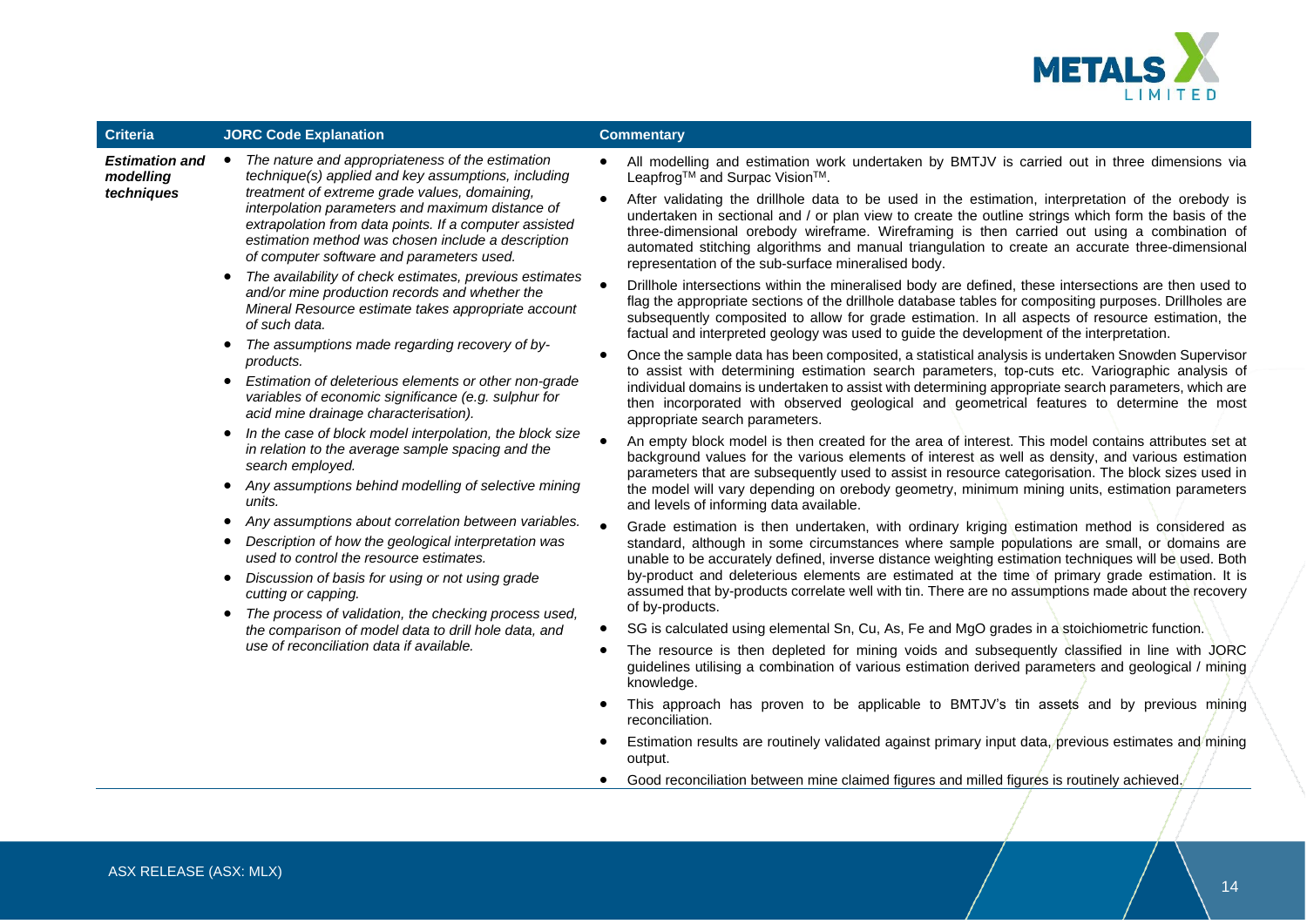

| <b>Criteria</b>                                   | <b>JORC Code Explanation</b>                                                                                                                                                                                                                                                                                                                                                                                                                                                                                                                                                                                                                                                                                     | <b>Commentary</b>                                                                                                                                                                                                                                                                                                                                                                                                                                                                                                                                                                                                                                                                                                                                                |
|---------------------------------------------------|------------------------------------------------------------------------------------------------------------------------------------------------------------------------------------------------------------------------------------------------------------------------------------------------------------------------------------------------------------------------------------------------------------------------------------------------------------------------------------------------------------------------------------------------------------------------------------------------------------------------------------------------------------------------------------------------------------------|------------------------------------------------------------------------------------------------------------------------------------------------------------------------------------------------------------------------------------------------------------------------------------------------------------------------------------------------------------------------------------------------------------------------------------------------------------------------------------------------------------------------------------------------------------------------------------------------------------------------------------------------------------------------------------------------------------------------------------------------------------------|
| <b>Moisture</b>                                   | Whether the tonnages are estimated on a dry basis or<br>with natural moisture, and the method of<br>determination of the moisture content.                                                                                                                                                                                                                                                                                                                                                                                                                                                                                                                                                                       | Tonnage estimates are dry tonnes.<br>$\bullet$                                                                                                                                                                                                                                                                                                                                                                                                                                                                                                                                                                                                                                                                                                                   |
| <b>Cut-off</b><br>parameters                      | The basis of the adopted cut-off grade(s) or quality<br>parameters applied.                                                                                                                                                                                                                                                                                                                                                                                                                                                                                                                                                                                                                                      | The resource reporting cut-off grade is 0.65% Sn at Renison.<br>$\bullet$<br>There is no lower reporting cut-off grade for Rentails.<br>$\bullet$                                                                                                                                                                                                                                                                                                                                                                                                                                                                                                                                                                                                                |
| <b>Mining factors</b><br>or<br>assumptions        | Assumptions made regarding possible mining<br>methods, minimum mining dimensions and internal<br>(or, if applicable, external) mining dilution. It is always                                                                                                                                                                                                                                                                                                                                                                                                                                                                                                                                                     | The Renison mine predominantly applies up-hole benching and open stoping with in some cases post<br>$\bullet$<br>fill and cemented rock fill to fill voids. The mining method has been successfully applied over the past<br>decade with small tweaks and geotechnical considerations progressively applied.                                                                                                                                                                                                                                                                                                                                                                                                                                                     |
|                                                   | necessary as part of the process of determining<br>reasonable prospects for eventual economic<br>extraction to consider potential mining methods, but                                                                                                                                                                                                                                                                                                                                                                                                                                                                                                                                                            | A minimum mining width of underground development is 4.5m and for underground stoping a<br>$\bullet$<br>minimum width of 2.0 m. Resource models are diluted to these limits before dilution is applied.                                                                                                                                                                                                                                                                                                                                                                                                                                                                                                                                                          |
|                                                   | the assumptions made regarding mining methods and<br>parameters when estimating Mineral Resources may<br>not always be rigorous. Where this is the case, this<br>should be reported with an explanation of the basis of<br>the mining assumptions made.                                                                                                                                                                                                                                                                                                                                                                                                                                                          | Mining recoveries vary depending upon the stopes physical shape, geological setting and size<br>between 75% and 98%.                                                                                                                                                                                                                                                                                                                                                                                                                                                                                                                                                                                                                                             |
| <b>Metallurgical</b><br>factors or<br>assumptions | The basis for assumptions or predictions regarding<br>metallurgical amenability. It is always necessary as<br>part of the process of determining reasonable<br>prospects for eventual economic extraction to<br>consider potential metallurgical methods, but the<br>assumptions regarding metallurgical treatment<br>processes and parameters made when reporting<br>Mineral Resources may not always be rigorous.<br>Where this is the case, this should be reported with an                                                                                                                                                                                                                                   | The Renison mine produces a tin concentrate of grade varying between 50- 60 % Sn with internal<br>$\bullet$<br>process designed to reduce penalty metals such as iron, sulphur, tungsten and copper.<br>The metallurgical process is complex and applies several stages of gravity-type concentration as well<br>$\bullet$<br>as sulphide and oxide flotation, regrinding and acid leach methods. The method is proved and has<br>successfully operated for over 50 years.<br>The metallurgical recovery is estimated based on regression analysis of grade recovery curves from<br>$\bullet$<br>the actual processing of ores in the plant.<br>$\bullet$<br>Metallurgical recoveries on the various ore types and grades were considered as part of the cut-off |
|                                                   | explanation of the basis of the metallurgical<br>assumptions made.                                                                                                                                                                                                                                                                                                                                                                                                                                                                                                                                                                                                                                               | grade analysis.                                                                                                                                                                                                                                                                                                                                                                                                                                                                                                                                                                                                                                                                                                                                                  |
| <b>Environmental</b><br>factors or<br>assumptions | Assumptions made regarding possible waste and<br>process residue disposal options. It is always<br>necessary as part of the process of determining<br>reasonable prospects for eventual economic extraction<br>to consider the potential environmental impacts of the<br>mining and processing operation. While at this stage<br>the determination of potential environmental impacts,<br>particularly for a greenfields project, may not always be<br>well advanced, the status of early consideration of<br>these potential environmental impacts should be<br>reported. Where these aspects have not been<br>considered this should be reported with an explanation<br>of the environmental assumptions made. | Bluestone Mines Tasmania Joint Venture operates in accordance with all environmental conditions<br>$\bullet$<br>set down as conditions for grant of the respective Mining Leases.                                                                                                                                                                                                                                                                                                                                                                                                                                                                                                                                                                                |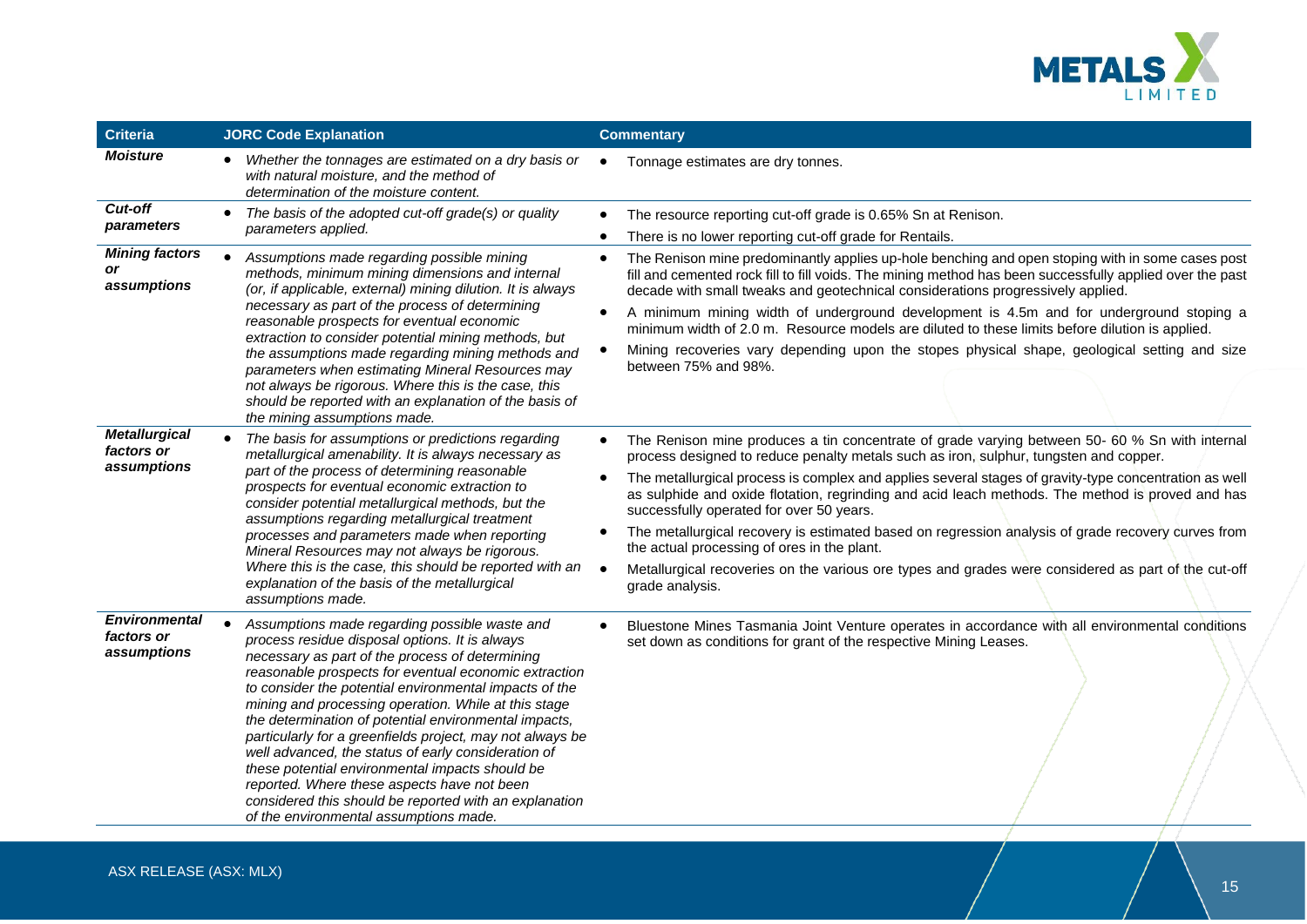

| <b>Criteria</b>       | <b>JORC Code Explanation</b>                                                                                                                                                                                                                                                                                                                                                                                                                                             |           | <b>Commentary</b>                                                                                                                                                                                                                                                                                                                                                                                                                                                                                                                                                        |
|-----------------------|--------------------------------------------------------------------------------------------------------------------------------------------------------------------------------------------------------------------------------------------------------------------------------------------------------------------------------------------------------------------------------------------------------------------------------------------------------------------------|-----------|--------------------------------------------------------------------------------------------------------------------------------------------------------------------------------------------------------------------------------------------------------------------------------------------------------------------------------------------------------------------------------------------------------------------------------------------------------------------------------------------------------------------------------------------------------------------------|
| <b>Bulk density</b>   | Whether assumed or determined. If assumed, the<br>basis for the assumptions. If determined, the method<br>used, whether wet or dry, the frequency of the<br>measurements, the nature, size and<br>representativeness of the samples.<br>The bulk density for bulk material must have been<br>measured by methods that adequately account for<br>void spaces (vugs, porosity, etc.), moisture and<br>differences between rock and alteration zones within<br>the deposit. |           | Bulk density of the mineralisation at Renison is variable. Bulk density sampling is undertaken via<br>assessments of drill core (BMTJV practice is to undertake bulk density determinations on a<br>representative selection of drill core sent for assay), and are reviewed constantly (BMTJV practice is<br>to collect check SG samples as a regular part of the mining cycle). Where no drill core or other direct<br>measurements are available, SG factors have been assumed based on similarities to other zones of<br>mineralisation.                             |
|                       |                                                                                                                                                                                                                                                                                                                                                                                                                                                                          |           | The comprehensive density dataset available to Renison has allowed the stoichiometric calculation<br>of density based on dominant mineral species. This stoichiometric function is then uses ordinary<br>kriged block grades to calculate density into each block in the block model. The current calculation is<br>as follows: 2.61+(0.0159*Cu)+(0.0349*Sn)+(0.0339*Fe)+(0.0339*As)+(0.0089*MgO).                                                                                                                                                                       |
|                       | Discuss assumptions for bulk density estimates used<br>in the evaluation process of the different materials.                                                                                                                                                                                                                                                                                                                                                             | $\bullet$ | As a check to the calculation archimedes method data continues to be collected for half cut core.                                                                                                                                                                                                                                                                                                                                                                                                                                                                        |
|                       |                                                                                                                                                                                                                                                                                                                                                                                                                                                                          | $\bullet$ | Given the volume of the TSF's are known, and the tonnage of tailings material deposited into the<br>dams was recorded, the insitu bulk density of the Rentails resource has been back-calculated.                                                                                                                                                                                                                                                                                                                                                                        |
| <b>Classification</b> | The basis for the classification of the Mineral<br>Resources into varying confidence categories.<br>Whether appropriate account has been taken of all<br>relevant factors (i.e. relative confidence in<br>tonnage/grade estimations, reliability of input data,<br>confidence in continuity of geology and metal values,<br>quality, quantity and distribution of the data).<br>Whether the result appropriately reflects the<br>Competent Person's view of the deposit. |           | Resources are classified in line with JORC guidelines utilising a combination of various estimation<br>derived parameters, the input data and geological / mining knowledge. This approach considers all<br>relevant factors and reflects the Competent Person's view of the deposit.                                                                                                                                                                                                                                                                                    |
|                       |                                                                                                                                                                                                                                                                                                                                                                                                                                                                          |           | At Renison classification utilises inverse distance estimations for measured, indicated and inferred<br>classifications. The measured estimation for classification is limited to utilising only development data<br>of set above the drive to enforce the Bluestone Mines requirement that only those areas with ore<br>development may be classified as measured, up to 20m above the development. The inverse distance<br>estimations use a combination of search size and sample selection to allow zones of coherent<br>classification related to drilling density. |
|                       |                                                                                                                                                                                                                                                                                                                                                                                                                                                                          |           | A final validation step makes a comparison from previous resource classifications, so that both a<br>visual check and block model outputs can be objectively examined, reflecting changes in input data,<br>confidence of geology and metal values. Variations such as average distance of informing samples,<br>kriging variance and slope of regression values for each resource category, domain and pass number<br>can be appropriately assessed, so that the level of subjectivity when undertaking classification can be<br>minimised.                             |